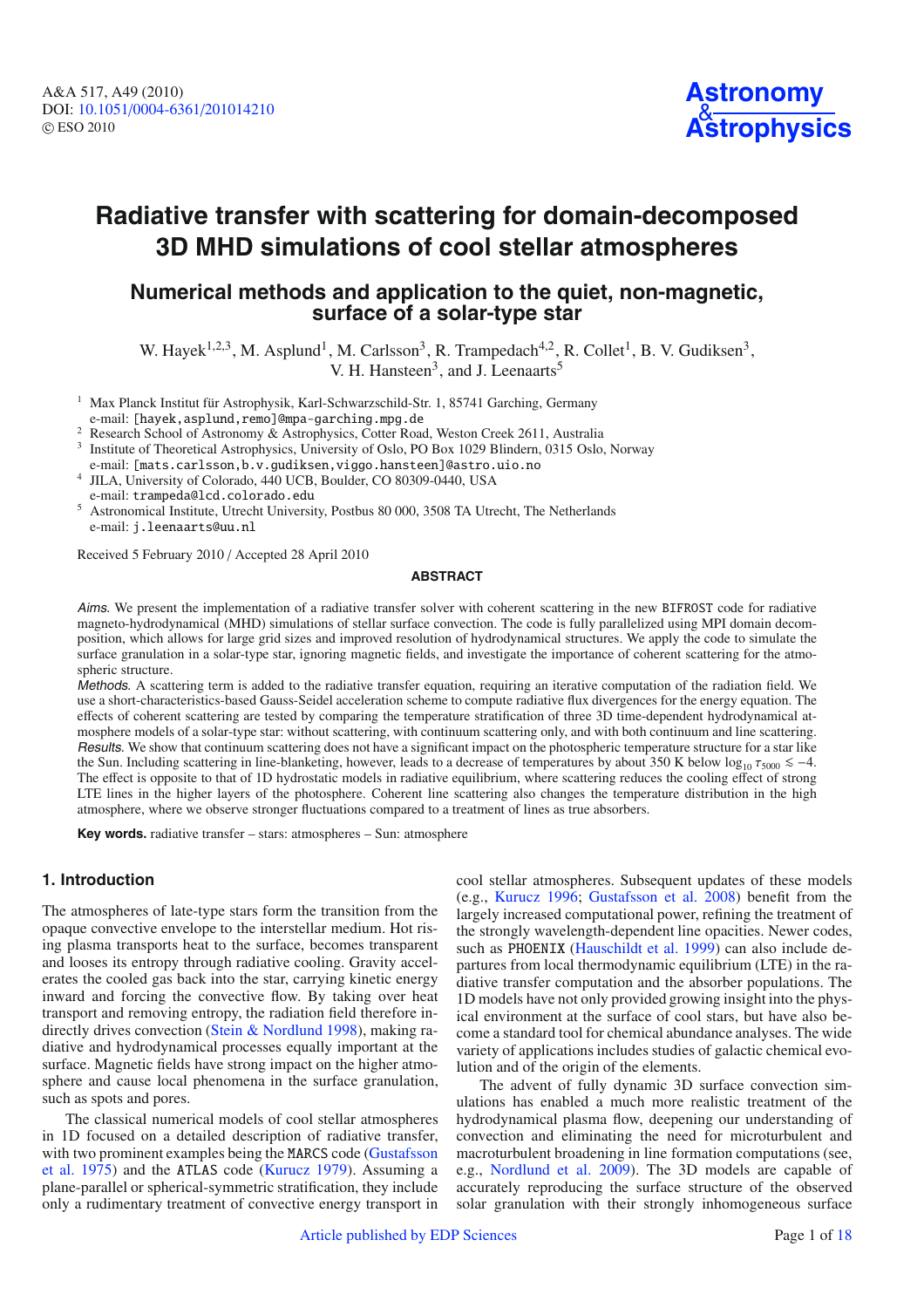intensities [\(Stein & Nordlund 1998](#page-17-0)). The velocity fields predicted by the 3D simulations lead to a close match with both the observed spectral line bisectors and the broadening of their profiles i[n the atmospheres of di](#page-16-5)fferent stars (e.g., Dravins & Nordlund [1990](#page-16-5); [Asplund et al. 2000;](#page-16-6) [Allende Prieto et al. 2002](#page-16-7); [Ramírez et al. 2009](#page-17-3)). Recently, impressive agreement between a new synthetic 3D model and solar observations has been found in a detailed comparison of spectral line shifts, equivalent widths and center-to-limb variations for normalized line profiles [\(Pereira et al. 2009a](#page-17-4)[,b\)](#page-17-5). In essentially all cases, this 3D model reproduced the observations with an accuracy that is compara-ble to the semi-empirical model of [Holweger & Mueller](#page-16-8) [\(1974](#page-16-8)), which is traditionally used in spectroscopy of the solar photosphere.

The accuracy of the treatment of radiation in 3D, however, is still strongly limited by the available computational power. Radiative transfer easily becomes the most computationally expensive part of a simulation, since the equations must be solved for a considerably larger set of transport directions compared to hydrodynamics, and non-grey opacities must be accounted for in realistic simulations. Most of the currently existing 3D radiative (M)HD codes therefore assume LTE and capture the atmospheric height dependence of continuum and line opacities using the opacity binning method (e.g., [Nordlund 1982;](#page-17-6) [Ludwig](#page-16-9) [1992](#page-16-9)): the problem of computing the monochromatic radiation field for a larger number of wavelengths is reduced to the numerical solution of the radiative transfer equation for typically 5 opacity bins. [Skartlien](#page-17-7) [\(2000\)](#page-17-7) extended the opacity binning method to include coherent scattering, and showed its importance in the solar chromosphere using a 3D radiative transfer solver for parallel shared-memory architectures.

Modern large-scale computer clusters use distributed memory architectures to handle the growing complexity of scientific simulations, allowing, e.g., self-consistent MHD models of the solar chromosphere, transition region and corona [\(Hansteen](#page-16-10) [2004](#page-16-10); [Hansteen et al. 2007\)](#page-16-11) or detailed hydrodynamical models of giant stars [\(Collet et al. 2007](#page-16-12)). We present a new fully MPIparallelized radiative transfer solver with coherent scattering for the new BIFROST code for time-dependent 3D MHD simulations of cool stellar atmospheres (Gudiksen et al., in preparation).

In Sects. [2](#page-1-0) and [3,](#page-3-0) we discuss the physics of the radiative transfer model and its implementation in the MHD code. Section [4](#page-8-0) describes the most important continuous and line opacity sources that we include in our simulations. Section [5](#page-9-0) describes the application of the BIFROST code to model the atmosphere of a solar-type star using radiative transfer calculations with scattering, and discusses the effects on the temperature structure.

# <span id="page-1-0"></span>**2. Radiative transfer with scattering and the radiative flux divergence**

#### <span id="page-1-5"></span>2.1. The radiative transfer equation

Hydrodynamical simulations of cool stellar atmospheres need to cover several pressure scale heights above and below the optical surface to minimize the effect of the boundaries on the granulation flow. The exponential density stratification causes the optical depth of the plasma to span about 15 orders of magnitude from the highest to the lowest layers of the simulation. The radiative transfer problem must therefore be solved in very different physical environments: in the extremely optically thick diffusion region at the bottom of the simulation box, all photons are thermalized. At the top, the atmosphere is mostly optically

<span id="page-1-1"></span>thin and mainly photons in the strongest lines interact with the gas. For the bulk of the photons, the transition between these two domains is rapid; it is confined to a thin layer which appears corrugated due to the different geometrical depth variation of opacities in upflows and downflows [\(Stein & Nordlund 1998](#page-17-0)).

Radiative transfer is, in general, a time-dependent process, which needs to be treated simultaneously with the hydrodynamics. However, the timescale of photon propagation over a mean free path length,  $t_{\lambda} = (c\chi_{\lambda})^{-1}$ , where  $\chi_{\lambda}$  is the monochromatic opacity and *c* is the speed of light, is orders of magnitude shorter than any hydrodynamical timescale. Radiative transfer therefore decouples from the hydrodynamics and is well approximated by a time-independent problem, described by a radiative transfer equation for the monochromatic specific intensity  $I_\lambda(x, \hat{\boldsymbol{n}})$  in direction *n***ˆ**:

$$
\hat{\boldsymbol{n}} \cdot \boldsymbol{\nabla} I_{\lambda}(\boldsymbol{x}, \hat{\boldsymbol{n}}) = -\chi_{\lambda}(\boldsymbol{x}) I_{\lambda}(\boldsymbol{x}, \hat{\boldsymbol{n}}) + j_{\lambda}(\boldsymbol{x}, \hat{\boldsymbol{n}}), \tag{1}
$$

where  $j_{\lambda}$  denotes the local emission at wavelength  $\lambda$  (see, e.g., [Mihalas 1978;](#page-16-13) [Rutten 2003\)](#page-17-8). The left-hand side of Eq. [\(1\)](#page-1-1) is defined in the rest frame of the model atmosphere. The source and sink terms of the right-hand side are naturally described in the co-moving frame of the flowing gas. The consequent Doppler shifts are difficult to treat in 3D time-dependent simulations due to restrictions in computational power, requiring us to compute wavelength-integrated quantities in the opacity binning approximation (see below). We therefore assume a static medium, neglecting possible influences of the velocity field.

<span id="page-1-2"></span>The extinction of photons is described, as customary, through the absorption coefficient  $\kappa_{\lambda}$  and the scattering coefficient  $\sigma_{\lambda}$ , which combine to the gas opacity,

$$
\chi_{\lambda}(\mathbf{x}) = \kappa_{\lambda}(\mathbf{x}) + \sigma_{\lambda}(\mathbf{x}), \tag{2}
$$

and give rise to the definition of the photon destruction probability

<span id="page-1-4"></span>
$$
\epsilon_{\lambda}(\mathbf{x}) = \frac{\kappa_{\lambda}(\mathbf{x})}{\kappa_{\lambda}(\mathbf{x}) + \sigma_{\lambda}(\mathbf{x})} \,. \tag{3}
$$

Recasting the optical path  $ds = \hat{\boldsymbol{n}} \cdot dx$  along a ray in direction  $\hat{\boldsymbol{n}}$ into the optical depth  $d\tau_{\lambda} = \chi_{\lambda} ds$  along that direction, gives Eq. [\(1\)](#page-1-1) the form

$$
\frac{dI_{\lambda}}{d\tau_{\lambda}}(\tau_{\lambda}) = -I_{\lambda}(\tau_{\lambda}) + S_{\lambda}(\tau_{\lambda}),
$$
\n(4)

<span id="page-1-3"></span>with the source function  $S_{\lambda} = j_{\lambda}/\chi_{\lambda}$ . For the numerical computation, we employ the formal solution

$$
I_{\lambda}(\tau_{\lambda}) = I_{\lambda}(\tau_{\mathbf{u},\lambda})e^{-(\tau_{\lambda}-\tau_{\mathbf{u},\lambda})} + \int_{\tau_{\mathbf{u},\lambda}}^{\tau_{\lambda}} S_{\lambda}(t)e^{t-\tau_{\lambda}}dt,
$$
\n(5)

where  $I_{\lambda}(\tau_{u,\lambda})$  is the incident intensity at the upwind end of the ray at optical depth  $\tau_{u,\lambda} < \tau_{\lambda}$ .

The source function  $S_{\lambda}$  at optical depth  $\tau_{\lambda}$  in direction  $\hat{\boldsymbol{n}}$  includes local thermal radiation from the gas and coherent scattering of photons:

$$
S_{\lambda} = \frac{\sigma_{\lambda}}{4\pi\chi_{\lambda}} \int_{S^2} \phi(\hat{\boldsymbol{n}}, \hat{\boldsymbol{n}}') I_{\lambda, \hat{\boldsymbol{n}}'} d\Omega' + \frac{\kappa_{\lambda}}{\chi_{\lambda}} B_{\lambda} = (1 - \epsilon_{\lambda}) J_{\lambda} + \epsilon_{\lambda} B_{\lambda}, \quad (6)
$$

where scattered radiation from direction  $\hat{n}'$  contributes with weight  $\phi$  in the integral over the unit sphere  $S^2$ ,  $B_\lambda$  denotes the Planck function, and  $J_{\lambda}$  is the mean intensity. The second equality holds for isotropic angular redistribution of radiation ( $\phi = 1$ ). For  $\epsilon_{\lambda}$  < 1, the source function depends on  $J_{\lambda}$  and thus, through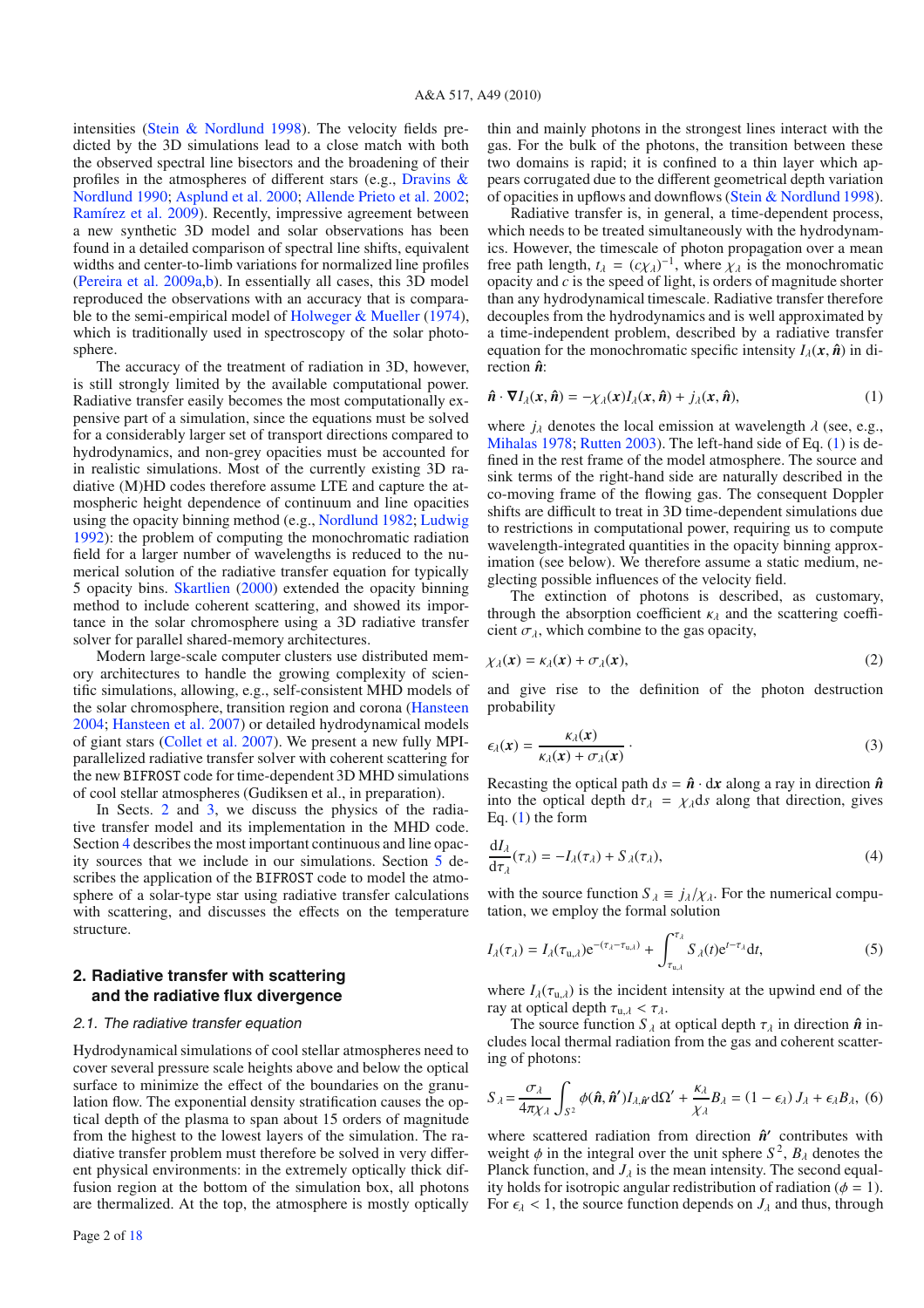the non-locality of radiative transfer, on radiation processes in the entire simulation domain. This turns Eq. [\(4\)](#page-1-2) from an ordinary differential equation into an integro-differential equation.

Current limitations of available computing resources require the assumption of isotropic coherent scattering. Continuum processes in cool stellar atmospheres and very strong lines fulfill this restriction in very good or reasonable approximation, respectively, due to their weak wavelength dependence. Intermediate and weak lines are more accurately treated in complete spectral redistribution.

## <span id="page-2-0"></span>2.2. The radiative flux divergence and the wavelength integral

Absorption and thermal emission of radiation couples the stellar plasma with the radiation field through the transfer of heat. Photon energies in cool stars are too small to exert a significant force on the fluid compared to the gas pressure and gravity; the coupling is therefore sufficiently described by adding a radiative heating term *Q*rad to the energy equation.

<span id="page-2-3"></span>Evaluating the first moment of Eq. [\(1\)](#page-1-1) and using the above definitions yields

$$
-\nabla \cdot \boldsymbol{F}_{\lambda} = 4\pi \chi_{\lambda} \left( \boldsymbol{J}_{\lambda} - \boldsymbol{S}_{\lambda} \right) = 4\pi \epsilon_{\lambda} \chi_{\lambda} \left( \boldsymbol{J}_{\lambda} - \boldsymbol{B}_{\lambda} \right), \tag{7}
$$

where  $\nabla \cdot \mathbf{F}_{\lambda}$  is the local monochromatic radiative flux divergence. The second equality holds in the case of the coherent scattering source function  $(Eq. (6))$  $(Eq. (6))$  $(Eq. (6))$ . The scattering term does not contribute to heat exchange by definition, reducing radiative heating and cooling by a factor of  $\epsilon_{\lambda}$  compared to the case where  $S_{\lambda} = B_{\lambda}$ .

Integrating the monochromatic flux divergence in Eq. [\(7\)](#page-2-0) over the whole wavelength spectrum of the star yields the local heating rate *Q*rad:

$$
Q_{\rm rad} = -\int_0^\infty \mathbf{\nabla} \cdot \mathbf{F}_{\lambda} d\lambda. \tag{8}
$$

In the optically thick regime, where radiative transfer is diffusive, this integral may be simplified with good accuracy by assuming the Rosseland mean opacity in the so-called gray approximation. However, gray opacities are not sufficient for a realistic treatment of the height-dependent line-blanketing above the surface, where the atmospheric structure is very sensitive to the radiation field. Atomic and molecular lines are important opacity sources in this region, changing the radiative heating and cooling compared to the simplified case of a gray atmosphere (see, e.g., [Vögler et al. 2004,](#page-17-9) for a detailed discussion). The current version of the MARCS 1D atmosphere code uses the opacity sampling technique [\(Peytremann 1974](#page-17-10)), which approximates the spectrum through statistical sampling at ∼100 000 wavelength points. This resolution is sufficient to capture continuum absorption and line-blanketing without bias, at least in the lower parts of the atmosphere where the spectral distribution of absorbers is sufficiently widespread. Stellar atmosphere models in 3D do not allow for such a detailed treatment yet, since a single formal solution is many orders of magnitude more expensive to compute: the radiative transfer equation in our radiation-hydrodynamical model (Sect. [5.1\)](#page-9-1) is solved for  $240 \times$ 240 columns and 24 transport directions, which is equivalent to  $\sim$ 10<sup>5</sup> 1D calculations for each time step.

[Nordlund](#page-17-6) [\(1982\)](#page-17-6), [Ludwig](#page-16-9) [\(1992](#page-16-9)) and [Skartlien](#page-17-7) [\(2000\)](#page-17-7) have described opacity binning techniques, where wavelength integration is performed over subsets of the spectral range before the solution of the radiative transfer equation, and the radiation field is computed for only a few mean opacities instead of the full spectrum. We will give a brief description of the technique in the following; see [Skartlien](#page-17-7) [\(2000\)](#page-17-7) for a more detailed discussion.

Integrating the radiative transfer equation (Eq. [\(1\)](#page-1-1)) over wavelength leads to the definition of a mean opacity, mean scattering coefficient and mean absorption coefficient:

<span id="page-2-1"></span>
$$
\chi^{I} = \frac{\int \chi_{\lambda} I_{\lambda} \mathrm{d}\lambda}{\int I_{\lambda} \mathrm{d}\lambda} \tag{9}
$$

$$
\sigma^{J} = \frac{\int \sigma_{\lambda} J_{\lambda} d\lambda}{\int J_{\lambda} d\lambda}
$$
\n(10)

$$
\kappa^B = \frac{\int \kappa_\lambda B_\lambda \mathrm{d}\lambda}{\int B_\lambda \mathrm{d}\lambda}.
$$
\n(11)

<span id="page-2-2"></span>The intensity-weighted mean opacity  $\chi^I$  and the mean-intensityweighted mean scattering coefficient σ*<sup>J</sup>* depend on the unknown radiation field  $I_\lambda$  and its angular average  $J_\lambda$ , which must be estimated: we use 1D radiative transfer calculations on the mean stratification of the atmosphere (see Sect. [5.2\)](#page-10-0), which yield approximations for  $\chi^I \approx \chi^{J,1D}$  and  $\sigma^J \approx \sigma^{J,1D}$ .

These three mean coefficients represent absorption, scattering and thermal emission of photons with good accuracy where the stellar atmosphere is optically thin across the spectrum. However,  $\chi^{J,1D}$  does not ensure a correct total radiative energy flux at optical depths  $\tau \gg 1$  where radiative transfer is diffusive. It needs to be replaced by the Rosseland mean opacity, defined as the weighted harmonic mean

$$
\chi^R = \frac{\int (dB_\lambda/ds) d\lambda}{\int (1/\chi_\lambda) (dB_\lambda/ds) d\lambda}.
$$
 (12)

We consequently use a  $\tau$ -weighted sum of the two quantities  $\chi^{J,1D}$  and  $\chi^R$ . The geometrical depth of the transition between the two regimes near  $\tau \approx 1$  varies quickly with wavelength where spectral lines are present, and it is not sufficient to consider only a single pair of mean opacities  $\chi^{J,1D}$  and  $\chi^R$ . The opacity binning method therefore defines several opacity groups, where each member reaches unit optical depth ( $\tau_{\lambda} = 1$ ) at a similar geometrical depth. The integrals in Eqs.  $(9)$ − $(12)$  are then evaluated only for a set of member wavelengths  $\{\lambda_i\}$  in each bin *i*, which does not have to be continuous.

Depending on the height range of the stellar atmosphere model and the wavelength selection method, it turns out that about 5 such opacity bins are enough to capture the essence of the line-blanketing and continuum opacity and to obtain a realistic temperature structure [\(Vögler et al. 2004\)](#page-17-9). More recent atmosphere models have been extended to 12 bins (Caff[au et al.](#page-16-14) [2008](#page-16-14)). For the simulations presented in this work, we compute radiative transfer with 12 bins, where wavelengths are sorted not only by the geometrical height of the monochromatic optical surface, but also by wavelength, separating opacities in the UV, visual and infrared bands (Trampedach et al., in preparation).

It is difficult to assess the quality of the opacity binning method in realistic 3D simulations: deviations of the resulting radiative heating rates *Q*rad from an accurate monochromatic solution have a height-dependent impact on the temperature structure (see Sect. [5\)](#page-9-0), making the long-term behavior of the simulation hard to predict. The agreement of 3D model atmospheres with various observational tests indicates that opacity binning still yields a reasonable estimate for the line-blanketing.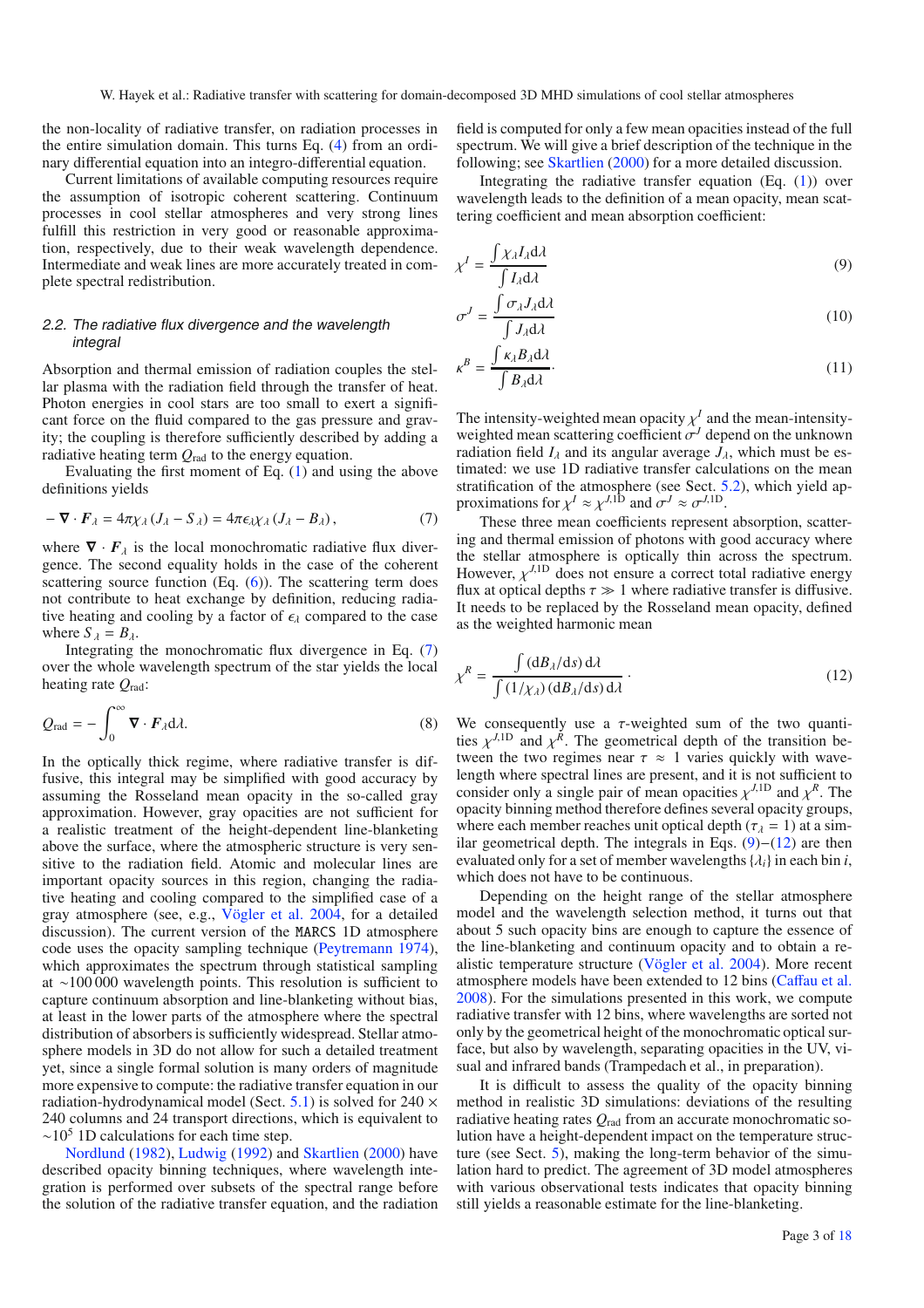# <span id="page-3-0"></span>**3. The numerical implementation**

The large variety of radiative transfer models for astrophysical problems inspired the development of very different analytical and numerical methods to obtain the radiation field (see, e.g., [Wehrse & Kalkofen 2006](#page-17-11), for an overview). For our given problem of computing radiative heating rates as the flux divergence  $-\nabla \cdot \vec{F}$  of a time-independent radiation field in 3D, the direct solution of Eq. [\(4\)](#page-1-2) yields accurate results with efficient numerical schemes.

Characteristics methods, which solve the transfer problem along a discrete set of light rays to capture the anisotropy of the radiation field in the optically thin atmosphere, are a popular choice in stellar atmosphere models. [Nordlund](#page-17-6) [\(1982](#page-17-6)) and [Skartlien](#page-17-7) [\(2000](#page-17-7)) use Feautrier-type differential radiative transfer solvers [\(Feautrier 1964\)](#page-16-15) for solving Eq. [\(4\)](#page-1-2) on long characteristics. They span across the entire simulation domain, which is an obstacle for a domain-decomposed parallelization of the MH[D code \(see Sect.](#page-17-12) [3.2](#page-3-1) below). [Bruls et al.](#page-16-16) [\(1999\)](#page-16-16), Vögler et al. [\(2005\)](#page-17-12) and [Muthsam et al.](#page-17-13) [\(2010](#page-17-13)) employ the short characteristics method [\(Mihalas et al. 1978;](#page-16-17) [Olson & Kunasz 1987](#page-17-14); Kunasz  $\&$  Auer 1988), where the radiative transfer equation is solved on characteristics which only extend to the adjacent upwind and downwind grid layers. This method is required by our choice of iteration technique for an efficient solution of the scattering problem.

#### <span id="page-3-5"></span><span id="page-3-2"></span>3.1. Short characteristics

The short characteristics method employs the formal solution (Eq. [\(5\)](#page-1-4)) of the monochromatic radiative transfer equation (Eq. [\(4\)](#page-1-2)) to compute the radiation field at the center of a threepoint ray for a known source function  $S_{\lambda}$ . The discretization is performed by interpolating the source function for a given wavelength  $\lambda$  (or bin number) along the ray using a second-order Bézier curve (see, e.g., the discussion in [Auer 2003\)](#page-16-19)

<span id="page-3-3"></span>
$$
S(t) = (1 - t)^2 S_u + t^2 S_0 + 2t(1 - t)S_c,
$$
\n(13)

where  $S_u$  and  $S_0$  are the upwind and local source functions and  $t = (\tau - \tau_u)/(\tau_0 - \tau_u)$  is the curve parameter. *S*<sub>c</sub> is a control point, which shapes the interpolating curve by restricting it to the convex hull laid out by  $S_u$ ,  $S_c$  and  $S_0$ . This characteristic of Bézier curves may be exploited to detect and suppress overshoots, which destabilize the numerical solution at places in the atmosphere where strong opacity and temperature gradients occur. Inserting Eq.  $(13)$  into the formal solution (Eq.  $(5)$ ), evaluating the integral and reordering the terms yields the discretized expression

$$
I(\tau) = I(\tau_{\rm u})e^{-(\tau - \tau_{\rm u})} + \Psi_{\rm u} S_{\rm u} + \Psi_0 S_0 + \Psi_{\rm d} S_{\rm d}.
$$
 (14)

The shape of the three interpolation coefficients  $\Psi_u$ ,  $\Psi_0$  and  $\Psi_d$ for the upwind, center and downwind source functions depends on the control point  $S_c$ . Choosing

$$
S_c = S_0 - \frac{\tau_0 - \tau_u}{2} S'_0,\tag{15}
$$

where  $S'_0$  is the centered derivative on the three-point stencil  $(S_u, \tilde{S}_0, S_d)$ , yields second-order interpolation. It is used where no overshoots happen and correctly reproduces the diffusion approximation at optical depths  $\tau \geq 30$  (see [A](#page-14-0)ppendix A for the detailed shape of the  $\Psi$  coefficients). In the optically thin atmosphere where  $\tau \le 10^{-3}$ , a second-order expansion of the  $(1-e^{-\tau})$  terms in the Ψ constants stabilizes the solver, which may

therefore be implemented with single precision floating point numerics throughout the simulation domain. Optical depths  $\Delta \tau$ along the characteristics are similarly computed using the Bézier interpolation technique.

The mean intensities *J* and the components of the flux vector  $\vec{F}$  are computed by approximating the zeroth and first moment integrals by a quadrature sum over selected ray angles ("method of discrete ordinates"),

$$
J \approx \frac{1}{4\pi} \sum_{i} w_{i} I(\hat{\boldsymbol{n}}_{i}); \qquad F_{j} \approx \sum_{i} w_{i} I(\hat{\boldsymbol{n}}_{i}) (\hat{\boldsymbol{n}}_{i} \cdot \hat{\boldsymbol{n}}_{j}), \qquad (16)
$$

where  $w_i$  is the weight of direction  $\hat{\boldsymbol{n}}_i$ . The best choice of quadrature depends on the expected anisotropy of the radiation field and on the quantity that needs to be computed. In our case, the components of the flux vector  $F$  need to be calculated explicitly, requiring the quadrature be invariant to rotation by  $\pi/2$  to avoid directional bias. Carlson's A4 quadrature [\(Carlson 1963\)](#page-16-20) with 3 rays per octant is an appropriate choice and represents the anisotropy with good accuracy.

Short characteristics require knowledge of the upwind intensities  $I(\tau_{\rm u})$  for each ray direction  $\hat{\boldsymbol{n}}$ , on which the sweep direction for a formal solution therefore depends. Interpolation yields all such quantities (Sect. [3.3\)](#page-6-0). Shallow rays, that fail to hit the upwind layer within the grid cells, need to be extended and may cross several cells, possibly across subdomain boundaries. For the first formal solution of a simulation run, a Feautriertype long characteristics solver delivers boundary intensity estimates; intensities from the previous iteration in the neighbor subdomains are used for all subsequent computations. Once  $I(\tau)$ is known along two edges of the current layer, the remaining unknown intensities may be computed away from the boundary through vertical interpolation between the upwind layer and the current layer. It is worth noting that some long characteristics codes turn transport directions around the vertical axis with every time step to avoid numerical artefacts stemming from a fixed set of discrete ordinates. Such an effect is not observed in our short characteristics implementation. Moreover, the anisotropy of the radiation field slows down convergence of an iterative solution in optically thin parts when transport directions are turned between time steps, since the stored boundary intensities come from the previous solution (see Sect. [3.2](#page-3-1) for further details). All ray directions are therefore kept fixed.

<span id="page-3-4"></span>The discretized formal solution  $(Eq. (14))$  $(Eq. (14))$  $(Eq. (14))$  in the simulation domain and averaging of the radiation field over solid angle will be abbreviated in the following using the  $\Lambda$  operator, which is commonly defined through

$$
J = \Lambda S. \tag{17}
$$

Λ is a linear matrix operator on the source functions *S* which represents the numerical algorithm used to compute the radiation field in the code.

#### <span id="page-3-1"></span>3.2. The Gauss-Seidel scheme and MPI parallelization

As noted in Sect. [2.1,](#page-1-5) the coherent scattering term turns the transfer equation into an integro-differential equation for the specific intensity *I*. Using the  $\Lambda$  operator defined in Eq. [\(17\)](#page-3-4), the problem may be rewritten into the matrix equation

$$
[\mathbb{1} - (1 - \epsilon)\Lambda]S = \epsilon B,\tag{18}
$$

with the identity matrix  $\mathbb{1}$ . The expression represents a very large system of linear equations. Its direct solution in 3D through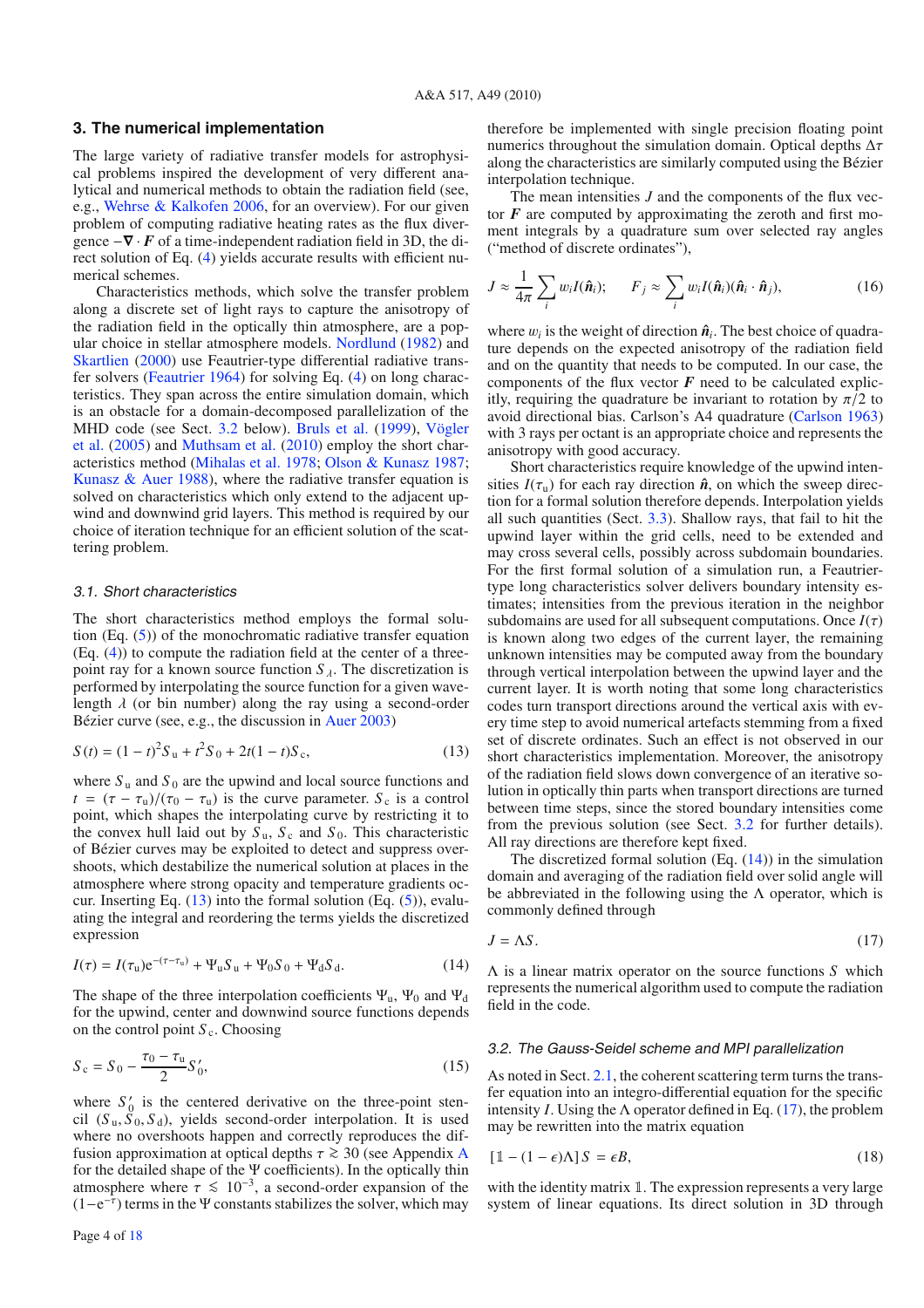inversion of the operator on the left-hand side is far too complex and numerically unstable in some cases, to be of practical use. Most solvers therefore apply an iteration scheme, the choice of which depends on the structure of the  $\Lambda$  operator matrix. Approximate Lambda Iteration (ALI, sometimes also called Accelerated Lambda Iteration, [Cannon 1973\)](#page-16-21) is a popular method to obtain a good approximation of the radiation field with fast convergence. *J* is computed through a formal solution and used to correct the source function. Rather than just inserting *J* in *S* , which leads to very slow convergence (or no convergence at all), a largely simplified approximate operator  $\Lambda^*$  is used to compute correction values Δ*S* at low cost, speeding up convergence tremendously.

We employ t[he](#page-17-15) [Gauss-Seidel](#page-17-15) [scheme](#page-17-15) [\(](#page-17-15)Trujillo Bueno & Fabiani Bendicho [1995\)](#page-17-15), an ALI method that combines the formal solution and correction steps. It mimics a tridiagonal  $\Lambda^*$  operator, but the scheme does not require the expensive construction of the matrix. Source function corrections at the grid point *i* are obtained during a solver sweep from the expression

$$
\Delta S_i = \frac{(1 - \epsilon_i)J_i^{\text{old/news}} + \epsilon_i B_i - S_i^{\text{old}}}{1 - (1 - \epsilon_i)\Lambda_{ii}}.
$$
\n(19)

 $J_i^{\text{old/news}}$  is the radiation field that includes the corrections in the upwind part of the simulation domain, which have already been computed during the current sweep. The dependence of  $\Delta S_i$ on  $J_i$  in each layer for immediate correction of  $S_i$  during the sweep requires employing the short characteristics method. The denominator contains the diagonal element Λ*ii* of the Λ operator, which may be computed using Eq. [\(14\)](#page-3-3) and therefore reduces to a sum of Ψ constants. Source function corrections may be applied during both upsweeps and downsweeps for faster convergence.

We tested our radiative transfer code by comparing the numerical results with an analytical solution for the case of an isothermal 1D atmosphere with constant photon destruction probability  $\epsilon$  [\(see the discussion in](#page-17-15) Trujillo Bueno & Fabiani Bendicho [1995\)](#page-17-15) and found very good agreement.

The radiation solver is parallelized using spatial domain decomposition and communication with the MPI library, adopting the virtual topology given by the MHD solver of the BIFROST code. The grid is decomposed into cuboid subdomains, allowing an arbitrary number of divisions on all three spatial axes. While this parallelization lends itself to a mixed initial and boundary value problem found in computational hydrodynamics, it is harder to apply in an efficient way to the pure boundary value problem of time-independent radiative transfer. Concurrent computation of spectral subdomains (or opacity bins) would provide a higher degree of parallelism considering the non-local dependencies in a monochromatic formal solution of our given coherent scattering problem, but such an approach would cause severe load balancing issues and suffer from node memory limitations when applying the code to very large simulations. Spatial domain decomposition may still be combined with spectral domain decomposition if radiative transfer needs to be solved for a large [number](#page-16-22) [of](#page-16-22) [wavelengths.](#page-16-22)

Heinemann et al. [\(2006\)](#page-16-22) have presented a domaindecomposed method based on a variant of the formal solution (Eq. [\(5\)](#page-1-4)) on long characteristics. The solver bypasses the problem of missing incident intensities at subdomain boundaries by splitting the local and boundary contributions. While their approach efficiently solves the radiative transfer equation without scattering, the long characteristics solver would have to be combined with a different ALI scheme than Gauss-Seidel.

An approximate Λ<sup>∗</sup> operator needs a certain bandwidth around its matrix diagonal to achieve good convergence (see, e.g., the discussion in [Hauschildt & Baron 2006\)](#page-16-23). It is therefore more expensive to construct and invert than the diagonal operator used for the Gauss-Seidel scheme.

Our code iterates the solution, starting with the source function and subdomain boundary intensities from the previous hydrodynamical time step, until the maximum relative source function correction in the domain after the *n*th iteration is smaller than a preset threshold *C*:

$$
\max\left(\frac{|S_i^n - S_i^{n-1}|}{S_i^{n-1}}\right) \leq C. \tag{20}
$$

When scattering is not included, the maximum relative change of mean intensities at the boundary is used instead to test the convergence of the radiation field:

$$
\max\left(\frac{|J_i^n - J_i^{n-1}|}{J_i^{n-1}}\right) \leq C. \tag{21}
$$

If too few iterations are performed, the subdomain boundaries produce artifacts in the upper parts of the atmosphere, where photon mean free paths are comparable to or larger than the subdomain size. In practice, it turns out that a threshold of  $C \sim 10^{-3}$  yields good results in either case.

The convergence speed of an iterative method depends on the spectral radius  $\rho$  of the operator with which corrections are computed, as the error of the solution after *n* iterations decreases with  $\rho^n$ . The spectral radius approaches  $\rho \approx 1 - \epsilon$  for optically thick scattering medi[a](#page-17-15) [\(see,](#page-17-15) [e.g.,](#page-17-15) [the](#page-17-15) [discussion](#page-17-15) [in](#page-17-15) Trujillo Bueno & Fabiani Bendicho [1995](#page-17-15)). Strong scattering at high optical depths therefore leads to very poor convergence rates of the Gauss-Seidel solver, requiring hundreds of iterations in extreme situations. However, this difficulty is mostly alleviated by using the source function solution from the previous time step and the slow evolution of the plasma flow between consecutive time steps, so that the code ideally needs to fully converge the solution only once at the beginning. Domain decomposition additionally slows down convergence if the photon mean free paths cross subdomain boundaries, which is the case at continuum wavelengths in the thin atmosphere, since the subdomain boundary intensities are not initially known. Storing intensities from the previous time step again largely circumvents this problem, and the actual number of iterations per time step that is required during a simulation run depends on how fast the atmosphere evolves.

We therefore test the convergence of the solution for arbitrary time steps of our solar-type simulation using 12 opacity bins with continuum and line scattering (see Sect. [5\)](#page-9-0), following a similar discussion in [Skartlien](#page-17-7) [\(2000](#page-17-7)). The tests were run at half resolution on all axes to facilitate computation on a single core, which yields slightly faster convergence. Since the true solution *S* of our radiative transfer problem is unknown, we compare the approximate solution after *n* iterations,  $S<sup>n</sup>$ , with an approximate solution  $S^{\infty}$  which we obtained after additional iterations with a lower convergence threshold of  $C \sim 10^{-4}$ , assuming  $S^{\infty} \approx S$  with good accuracy.

We use three representative opacity bins, which cover weak, intermediate and strong opacities in the UV, with different depthdependence of the scattering strengths. The remaining nine bins at longer wavelengths behave in a similar way. Figure [1](#page-5-0) shows horizontal averages of the photon destruction probabilities  $\epsilon$  for each bin in an arbitrary snapshot of our photospheric simulation: averages over layers with the same geometrical depth are plotted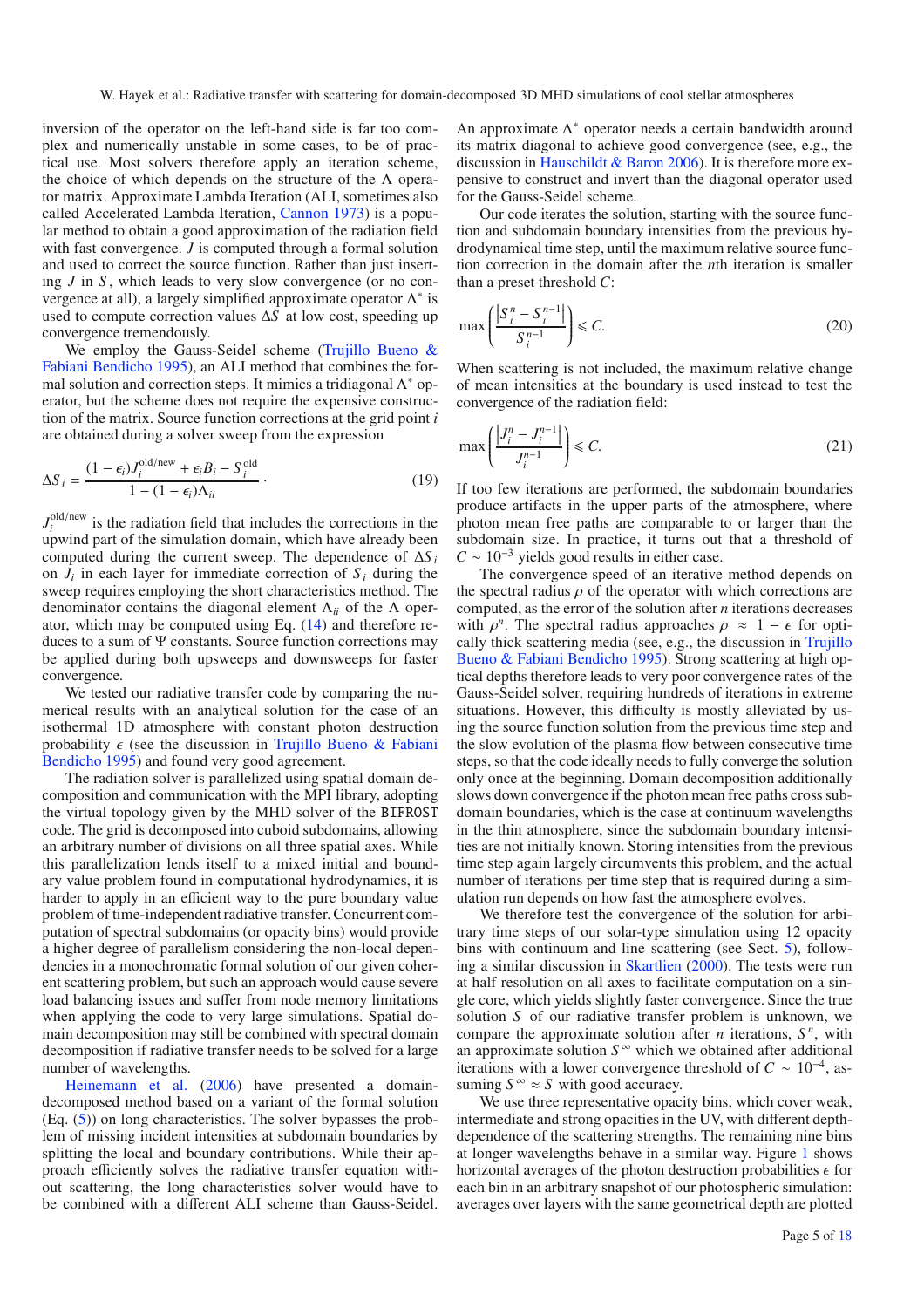<span id="page-5-0"></span>

**[Fig. 1.](http://dexter.edpsciences.org/applet.php?DOI=10.1051/0004-6361/201014210&pdf_id=1)** Horizontal mean photon destruction probability  $\epsilon$  for three bins representing continuum and weak lines (1), intermediate lines (2) and strong lines (3) in the UV, plotted as a function of geometrical depth (*left*) and optical depth in the respective bin (*right*, the average is taken over surfaces with the same vertical optical depth). The dotted line marks the stellar surface (*left*) and unit optical depth in each bin (*right*).



<span id="page-5-1"></span>**[Fig. 2.](http://dexter.edpsciences.org/applet.php?DOI=10.1051/0004-6361/201014210&pdf_id=2)** Convergence of the source function for bins 1−3 (see Fig. [1\)](#page-5-0) during a simulation run without domain decomposition (*left column*), with 2×2×2 decomposition (*center column*) and 3×3×3 decomposition (*right column*), and with a time step of  $\Delta t =$ 0.03 s (*upper row*),  $\Delta t = 0.04$  s (*center row*) and  $\Delta t = 0.08$  s (*lower row*). Line styles represent the same bins as in Fig. [1.](#page-5-0) Thin lines: relative source function correction Δ*S* after *n* iterations with respect to  $S^{n-1}$  from the previous iteration  $n-1$ . Thick lines: relative source function correction Δ*S* with respect to the "true" solution *S* <sup>∞</sup>. Dotted lines mark the threshold *C* beneath which convergence is assumed (see text).

in the left panel, averages over surfaces with the same vertical optical depth are plotted in the right panel.

Figure [2](#page-5-1) compares the convergence speed for the radiative transfer solution of the sample bins with and without domain decomposition, and with different time step lengths. Thick lines represent convergence relative to the true solution  $S^{\infty}$  for each bin, thin lines show the convergence relative to the solution obtained in the previous iteration, which we use as the convergence criterion. In normal operation, the solver would stop as soon as the thin line of the currently computed opacity bin has crossed the dotted horizontal line. We caution that the number of iterations needed for a solution also depends mildly on the time stepping algorithm, since the choice of method affects the deviation of stored boundary intensities and source functions between substeps of the time integration. We therefore only analyze the behavior for the first extrapolation step of a 3rd order Runge-Kutta time stepper.

Page 6 of [18](#page-17-2)

The poorer convergence speed caused by scattering at high optical depths in bin 3 is evident in all plots (thick dot-dashed line), compared to the situation in bin 1, where the photon destruction probability is larger. The small optical path lengths of bin 3 reduce the impact of domain decomposition, since the radiation field is essentially local in most parts of the simulation box. Contrary to that, bin 1 suffers most strongly from slower convergence with increasing number of subdomain divisions, as well as from some flip-flopping of Δ*S* . The latter is caused by high-order interpolation (see Sect. [3.3\)](#page-6-0) and disappears when the solver is set to linear interpolation. High order interpolation of upwind intensities widens the domain of dependence of the short characteristics, and the effect is amplified where large path lengths in the optically thin regime cross subdomain boundaries.

Domain decomposition mildly slows down convergence, and the accuracy of the solution in bin 3 slightly deteriorates for a larger number of subdomains. Longer time steps have the same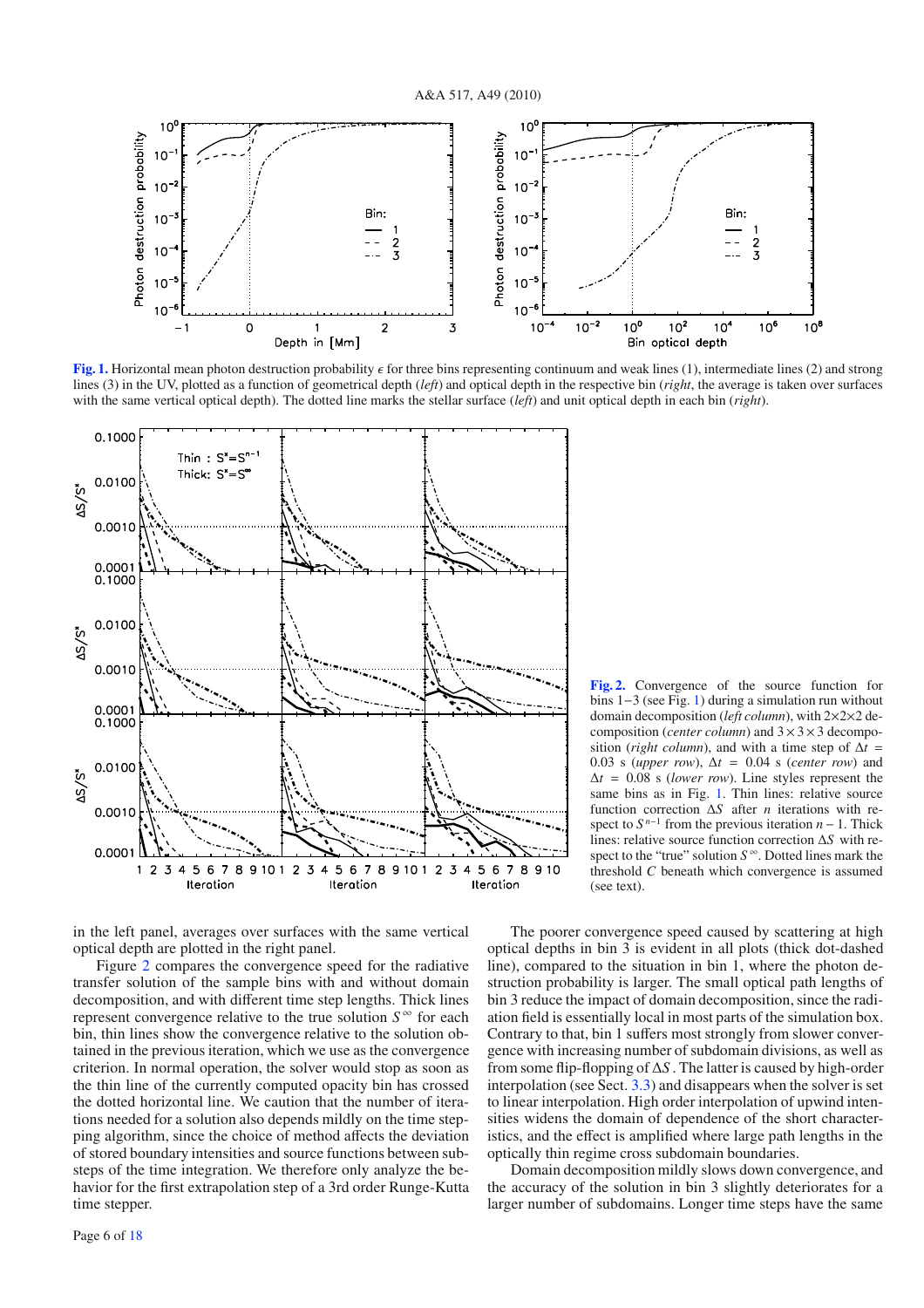effect on that bin, causing slower convergence towards  $S^{\infty}$  than indicated by the relative corrections with respect to *S <sup>n</sup>*−<sup>1</sup> (thick and thin dot-dashed lines in Fig. [2\)](#page-5-1). The method devised by [Skartlien](#page-17-7) [\(2000](#page-17-7)) exhibits similar behavior for bins with strong scattering lines.

The effect of such inaccuracies in the numerical solution of *S* and *J* on the energy transfer between the radiation field and the gas are nevertheless small or even vanish in some regions: radiative heating is reduced in the atmosphere where coherent scattering is important (see Eq. [\(7\)](#page-2-0) and Fig. [1\)](#page-5-0). Coherent scattering also effectively damps the impact of any remaining discontinuities in the radiation field across subdomain boundaries on the flux divergence in the optically thin atmosphere, so that no visible artifacts from the domain decomposition remain in the gas temperatures.

Compared to the solver proposed by [Heinemann et al.](#page-16-22) [\(2006\)](#page-16-22), it is clear that our method is not optimal for the case without scattering, since several computationally expensive formal solution and communication steps are required to obtain a radiation field that is consistent in the whole domain. It offers good performance when scattering is included, which is not considered in their method.

## <span id="page-6-0"></span>3.3. Interpolation and grid refinement

At every time step, the hydrodynamical solver updates mass densities and internal energy densities. These quantities are used to look up tabulated opacities, bin-integrated Planck functions and photon destruction probabilities at every grid point. In general, the characteristics grid needed to represent the anisotropy of the radiation field does not coincide with the hydrodynamical mesh, requiring the interpolation of  $\chi$ , *S* and the upwind intensities  $I_u$ during the formal solution.

The accuracy of this interpolation strongly influences the overall accuracy of the solver, and there is a large choice of possible methods (see, e.g., the discussion in [Auer 2003\)](#page-16-19). Linear interpolation is fast and avoids instabilities produced by interpolation overshoots, but yields poor estimates where the radiation field is not well-resolved, e.g. between granules and intergranular lanes at the optical surface. It also amplifies the numerical diffusion effect of short characteristics, where lateral diffusion artificially transports radiation away from the beam.

To illustrate this behavior, we repeat the searchlight test of [Kunasz & Auer](#page-16-18) [\(1988\)](#page-16-18), where a rectangular light beam is cast through an empty 3D box with a  $100<sup>3</sup>$  mesh and zero opacity. Any diffusion of radiation away from the beam results in a broadening of the beam profile at the surface and can only stem from the interpolation of unattenuated upwind intensities. The light source illuminates the bottom of the 3D box, where it initially covers an area of  $30<sup>2</sup>$  mesh points; it is slanted with an angle of  $\theta = 28.1^\circ$  off the vertical and an azimuth of  $\phi = 45.0^\circ$ . The upper left panel in Fig. [3](#page-7-0) shows the beam profile at the top of the 3D box expected from an exact solution of the unattenuated transfer problem through vacuum; note that the finite resolution of the surface in the plot leads to a slightly widened profile. The upper right panel shows the broadening of the beam profile caused by 100 consecutive linear interpolations applied for the numerical transfer through the box. Although the areaintegrated intensity is conserved with good accuracy, limited by the machine precision, the beam is visibly widened through numerical diffusion. The lower left panel in Fig. [3](#page-7-0) shows the result when using local cubic interpolation for the transport problem. The broadening is reduced, but the overshooting cubic polynomials produce ringing and negative intensities. We

therefore use the local cubic monotonic interpolation scheme of [Fritsch & Butland](#page-16-24) [\(1984](#page-16-24)), which effectively suppresses overshoots by using weighted harmonic mean derivatives, in consecutive 1D-1D interpolation on horizontal planes, and local quadratic interpolation on vertical cell walls (see Appendix [B](#page-15-0) for further details). The lower right panel in Fig. [3](#page-7-0) shows the result from the searchlight test, where the beam profile is conserved to a satisfactory degree. Numerical diffusion is reduced and reaches a level which renders the computed flux divergences comparable to those obtained with long characteristics codes: although upwind intensities do not need interpolation along the beam, diffusion affects the local flux divergences when transfered from the slanted long characteristics grid back to the hydrodynamical grid.

The basic mesh on which radiative transfer is computed is imposed by the MHD solver. This is usually not critical in the optically thin upper atmosphere and the optically thick interior, where radiative transfer is simple and may even be overresolved. The opposite is the case in the transition region around the optical surface, where opacities drop rapidly due to their strong temperature dependence and cause a runaway cooling effect [\(Stein & Nordlund 1998\)](#page-17-0). For a solar simulation, 1D tests performed by [Nordlund & Stein](#page-17-16) [\(1991\)](#page-17-16) indicate that a vertical spacing of ≤10 km is desirable at this atmospheric height. Using a non-linear vertical grid with the finest resolution around the surface, this is easily achievable in 3D for modern MPI-based domain decomposed radiative hydrodynamics codes. However, for large coronal simulations or in the case of giant stars, where the spatial scales needed to resolve hydrodynamics and radiation transport exhibit much larger disparity than in the Sun, finding the optimal grid leads to a conflict. Besides the larger simulation size, too small length intervals Δ*x* drastically increase the stiffness of the hydrodynamical equations, where the stabilitylimited time steps of the transport and diffusion terms scale with  $\Delta x$  and  $\Delta x^2$ , respectively, and quickly become exceedingly small. In extreme cases, both effects may increase computation times of a model beyond tractability.

A fully adaptive mesh for computing radiative transfer would yield optimal results without affecting the stiffness of the equations, but is difficult to realize in a characteristics method. We achieve partial adaptivity by inserting horizontal layers in the hydrodynamical mesh for the radiative transfer computation, reducing optical path lengths without reducing the time steps. The refinement is based on the maximum vertical gradient of the Rosseland mean opacity in each layer and reassessed in regular intervals. While inserting additional layers slows down convergence of the Gauss-Seidel method (see Sect. [3.2\)](#page-3-1), this is again overcome by storing the source function from the previous time step.

#### 3.4. Numerical flux divergences

Having established a method for numerically computing radiative transfer with coherent scattering in a decomposed simulation domain, we now need to obtain flux divergences  $\nabla \cdot F$ , a derivative of the radiation field.

The right-hand side of Eq. [\(7\)](#page-2-0) involves only local quantities that are defined on the cell centers of the hydrodynamical mesh, where *Q*rad is eventually needed, and therefore seems a natural choice. The expression  $\chi$ (*J*−*S*) is numerically stable in the optically thin regime, where round-off errors of a possibly vanishing difference between *J* and *S* are attenuated by the exponential outward decrease of the opacity  $\chi$ . At the same time,  $\chi$  amplifies round-off errors of  $(J - S)$  beneath the optical surface, where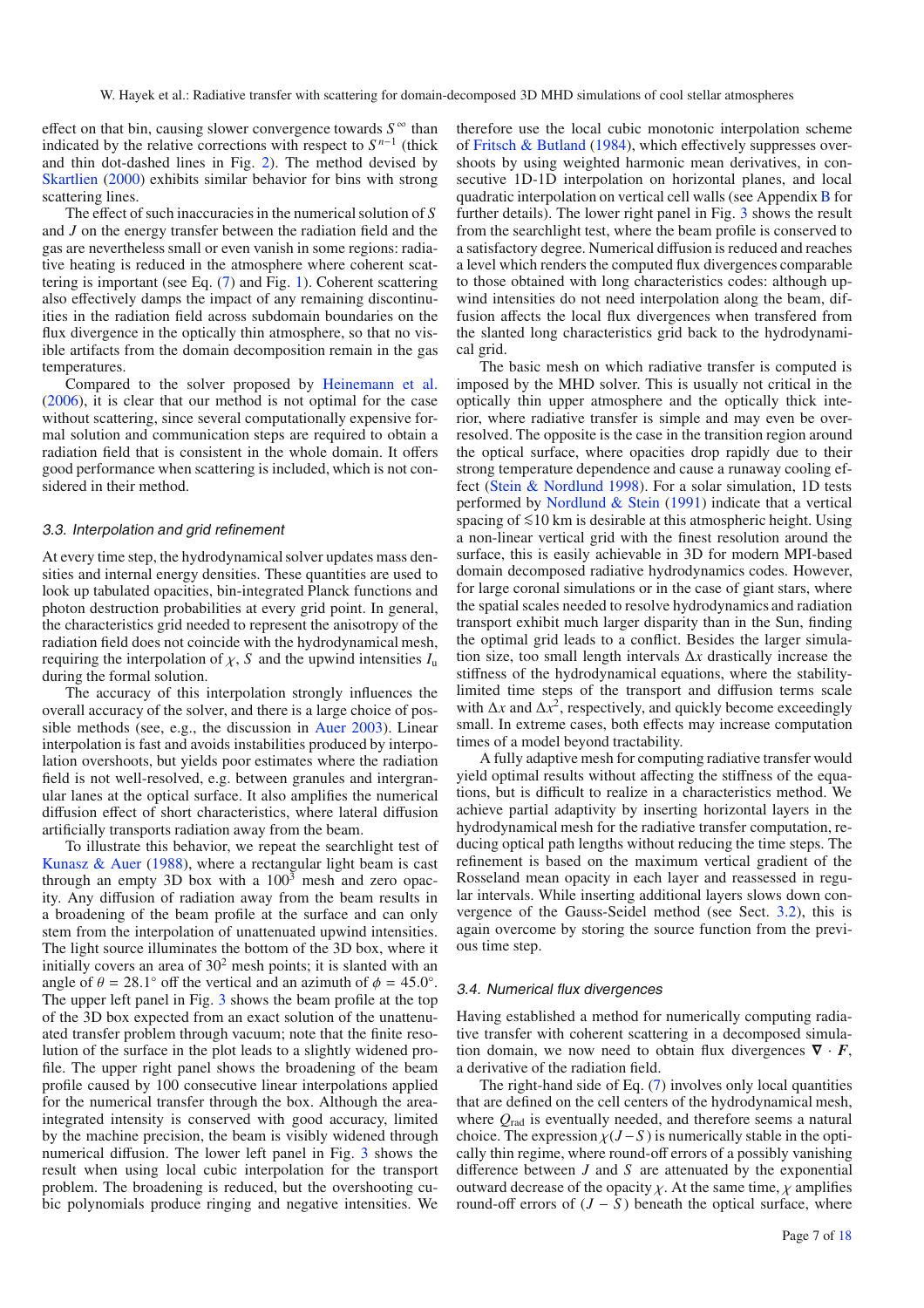

<span id="page-7-0"></span>**[Fig. 3.](http://dexter.edpsciences.org/applet.php?DOI=10.1051/0004-6361/201014210&pdf_id=3)** Numerical diffusion of a searchlight beam with rectangular cross-section using linear (*upper right*), local cubic (*lower left*) and local cubic monotonic (*lower right*) interpolation, compared to the exact solution (*upper left*).

the radiation field thermalizes ( $J \approx B$ , also in the scattering case since  $\epsilon > 0$ : the flux divergence again vanishes, but the finite machine precision prevents complete cancellation of the terms.

It is possible to stabilize a short characteristics solver in the whole simulation domain by subtracting  $S_0$  from the discretized formal solution (Eq. [\(14\)](#page-3-3)), which yields the modified integration constant  $\tilde{\Psi}_0 = \Psi_0 - 1$ . Using this equation, one obtains a monochromatic  $Q_{\text{rad},\lambda}(\mathbf{x}, \hat{\mathbf{n}})$  along each ray. We note, however, that this leads to a deviation between the radiative energy  $\iint Q_{rad,\lambda}(\mathbf{x}, \hat{\mathbf{n}}) d\Omega dV$  that is emitted by the gas in the simulation volume *V* per time unit, and the outgoing radiative flux computed from the specific intensities at the surface: the expressions are not equivalent anymore in their discretized form, and numerical errors affect the two values in a different way.

The discretized flux divergence ∇ · *F* on the left-hand side of Eq. [\(7\)](#page-2-0) using finite difference quotients is stable in the optically thick regime, but its accuracy deteriorates outward: round-off errors quickly become significant, as the internal energy per gas volu[me decreases exponentially \(see also the discussion in](#page-16-16) Bruls et al. [1999](#page-16-16)).

Adopting the approach presented in [Bruls et al.](#page-16-16) [\(1999](#page-16-16)) and [Vögler et al.](#page-17-12) [\(2005](#page-17-12)), we combine both expressions through exponential bridging in each vertical column of the simulation domain as a function of bin optical depth to benefit from their respective advantages. We slightly reduce the transition range between the regimes by a squared exponent, resulting in the expression:

$$
Q_{\rm rad} = e^{-(\tau/\tau_0)^2} Q_{\rm rad}^J + \left(1 - e^{-(\tau/\tau_0)^2}\right) Q_{\rm rad}^F,
$$
 (22)

where  $\tau_0 = 0.1$ ,  $Q_{\text{rad}}^J = 4\pi \chi (J - S)$  and  $Q_{\text{rad}}^F = -\nabla \cdot \vec{F}$ , representing the two sides of Eq. [\(7\)](#page-2-0). The total radiative energy computed with this expression delivers a consistent surface flux, since  $Q_{\text{rad}}^F$ contributes most of the radiative heating.

Following [Vögler et al.](#page-17-12) [\(2005\)](#page-17-12), we compute radiative transfer on cell corners to improve the accuracy of  $Q_{rad}^F$ . Radiative fluxes *F* are averaged over cell corners surrounding each face before computing difference quotients, while  $Q_{\text{rad}}^J$  is averaged over all eight cell corners surrounding each grid point. Both expressions use exactly the same stencil and exhibit very good agreement around the threshold optical depth  $\tau_0$  in our solartype simulation.

Flux divergences are computed only on the hydrodynamical grid. Additional layers that are possibly inserted by the radiative transfer solver just serve to stabilize the computation and may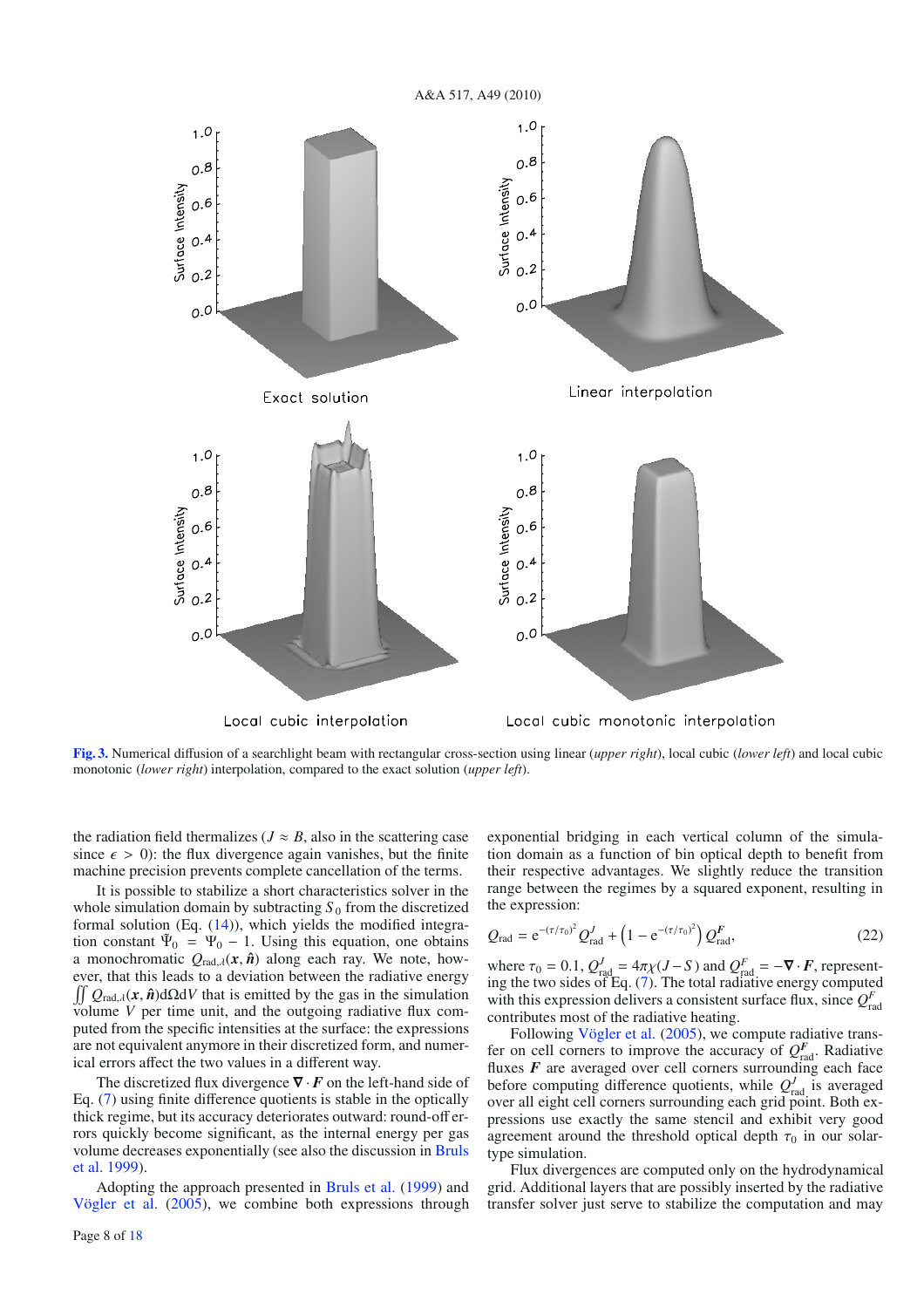W. Hayek et al.: Radiative transfer with scattering for domain-decomposed 3D MHD simulations of cool stellar atmospheres

simply be omitted when computing  $Q_{\text{rad}}$ , since conservation of the radiative energy flux through the hydrodynamical cell surfaces must hold.

# <span id="page-8-0"></span>**4. Absorption and scattering opacity sources in the Sun**

A complete description of radiative transfer in stellar atmospheres requires a detailed wavelength-resolved treatment of numerous radiative absorption and emission processes, collisions with neutral atoms, electrons and ions in the plasma, as well as an evaluation of the feedback of the radiation field on the level populations of the interacting particles. The complexity of the resulting problem vastly exceeds current computational resources. We therefore restrict all of the underlying thermodynamical plasma states to LTE, neglecting the effects of radiation on the excitation and ionization of atoms and photo-dissociation of molecules. The cross-sections and level populations needed for the absorption and scattering coefficients then depend only on the gas density  $\rho$  and the temperature *T*. Microscopic plasma thermodynamics is treated with the Mihalas-Hummer-Däppen equation of state (EOS) for stellar envelopes [\(Hummer & Mihalas 1988;](#page-16-25) [Mihalas et al. 1988](#page-16-26); [Däppen et al. 1988;](#page-16-27) [Mihalas et al. 1990](#page-16-28)) and used in tabulated form. The solar chemical composition for the 15 elements included in the EOS and for the opacities is taken from the abundances of [Asplund et al.](#page-16-29) [\(2005](#page-16-29)).

#### 4.1. Continuum opacity

The most important continuous opacity sources are various transitions of hydrogen atoms, their ions and molecules. The H<sup>−</sup> ionization opacity dominates the solar continuum around the optical surface in the visual band; the large temperature sensitivity of the weakly bound second electron in the hydrogen atom causes runaway radiation cooling and the strong temperature gradient found at the top of the granules in the Sun [\(Stein & Nordlund](#page-17-0) [1998](#page-17-0)). Most solar continuum photons originate from this very thin layer. Among many other processes, photoionization of metals contributes significantly to the continuous opacity at shorter wavelengths. Table **[D.1](#page-16-30)** gives an overview of all sources considered in this work; our data is mostly identical to those used in the latest MARCS models (see Table 1 in [Gustafsson et al. 2008](#page-16-3)), but includes additional bound-free data from the Opacity Project and the Iron Project (see Trampedach et al., in prep., for further details). We also include opacities of the second ionization stage for many metals, allowing 3D models to extend deeper into the convection zone than their 1D counterparts, which is a requirement for correctly simulating surface granulation.

The upper panel in Fig. [4](#page-9-2) shows the wavelength and depth dependence of the continuum photon destruction probabilities  $\epsilon_{\lambda}^c$  for the mean stratification of our 3D model, including all continuous absorption and scattering opacity sources considered here. Continuum scattering has a significant contribution mostly above the surface, photons thermalize beneath at almost all wavelengths. Note that the narrow features at the short-wavelength end are the scattering resonances of the Lyman series; Lyman lines are nevertheless treated as true absorbers if line scattering is not included in the simulations. The Rayleigh scattering tail of H<sub>I</sub> contributes mostly to the UV continuum opacity in the upper solar photosphere due to its comparatively small cross-section and strong wavelength dependence ( $\sigma_{\lambda} \sim \lambda^{-4}$ ). The importance of elastic scattering on

neutral hydrogen is outweighed by thermalizing processes closer to the surface and at short wavelengths. Electron scattering is wavelength-independent in the spectral range considered here, and becomes significant in the upper photosphere, where metals are the most important electron donors. It is mostly notable redward of the 1.644  $\mu$ m edge of H<sup>−</sup> bound-free, before H<sup>−</sup> freefree absorption takes over. Rayleigh scattering on He<sub>I</sub> atoms only gives minor contributions to the UV continuum opacity in the upper photosphere. The scattering opacity of  $H_2$  molecules is negligible. Rayleigh and electron scattering are treated as isotropic, neglecting their weak  $(1 + \cos^2 \theta)$  anisotropy, where  $\theta$ is the scattering angle away from the incident direction (see, e.g., [Mihalas 1978\)](#page-16-13).

Between 5000 Å and 1.644  $\mu$ m, the strong H<sup>-</sup> bound-free absorption opacity thermalizes the photons. Its dominance slightly decreases in the cool outermost layers owing to the lack of free electrons to form the ion.

# 4.2. Line opacity

Spectral line absorption and scattering are important processes which dictate the near-radiative equilibrium found in the solar photosphere. The heating/cooling effect of this line-blanketing forces the flatness of the observed temperature gradient, balancing the adiabatic dynamical gradient; see the discussion in Sect. [5.4.](#page-11-0) Spectral lines are particularly significant opacity sources at short wavelengths where many radiative bound-bound transitions of metals lie.

We obtain line opacities from extensive opacity sampling tables provided by B. Plez (2008, priv. comm.) as part of the MARCS collaboration. The data are based on VALD with some modifications; see [Gustafsson et al.](#page-16-3) [\(2008](#page-16-3)) for further details. The original line data combine scattering and absorption contributions in a total opacity, which is sampled with ∼100 000 wavelengths and tabulated for a range of temperatures and pressures. The tables assume Saha ionization equilibrium and Boltzmann level populations to obtain the absorber density fractions. Departures from LTE, e.g. through radiative ionization, are neglected.

Following [Skartlien](#page-17-7) [\(2000\)](#page-17-7), we estimate the importance of scattering in line transitions by computing a photon destruction probability  $\epsilon_{\lambda}^{\parallel}$  for every line opacity sample, using the [van Regemorter](#page-17-17) [\(1962\)](#page-17-17) formula (see Appendix [C\)](#page-15-1). We assume all scattering atoms to be neutral, accounting for the large contribution of Fe i to the line-blanketing [\(Anderson 1989](#page-16-31)), and all transitions to be permitted, in which case the assumptions of the [van Regemorter\(1962](#page-17-17)) formula yield reasonable estimates. Only electrons are taken into account for collisional de-excitation. The estimated photon destruction probability  $\epsilon_{\lambda}^{\perp}$  is then a function of wavelength, temperature and electron pressure, and independent of the actual transition. It may therefore also be applied in cases where the line opacity sample includes several transitions (see the discussion in Appendix  $C$ ). Line transitions are treated as independent two-level processes without taking the coupling of the respective level populations into account, which is a reasonable assumption for resonance lines.

The center and lower panels in Fig. [4](#page-9-2) show the wavelength and depth dependence of the estimated  $\epsilon^1_\lambda$  of spectral lines and the total photon destruction probabilities  $\epsilon_{\lambda}$ , including all considered continuous and line processes. It is clear that collisional de-excitation dominates beneath the surface and at the longest wavelengths. Resonant line scattering becomes important towards optical and shorter wavelengths at increasing depth.

With the exception of very strong lines, line scattering is generally not coherent due to the Doppler shifts in the moving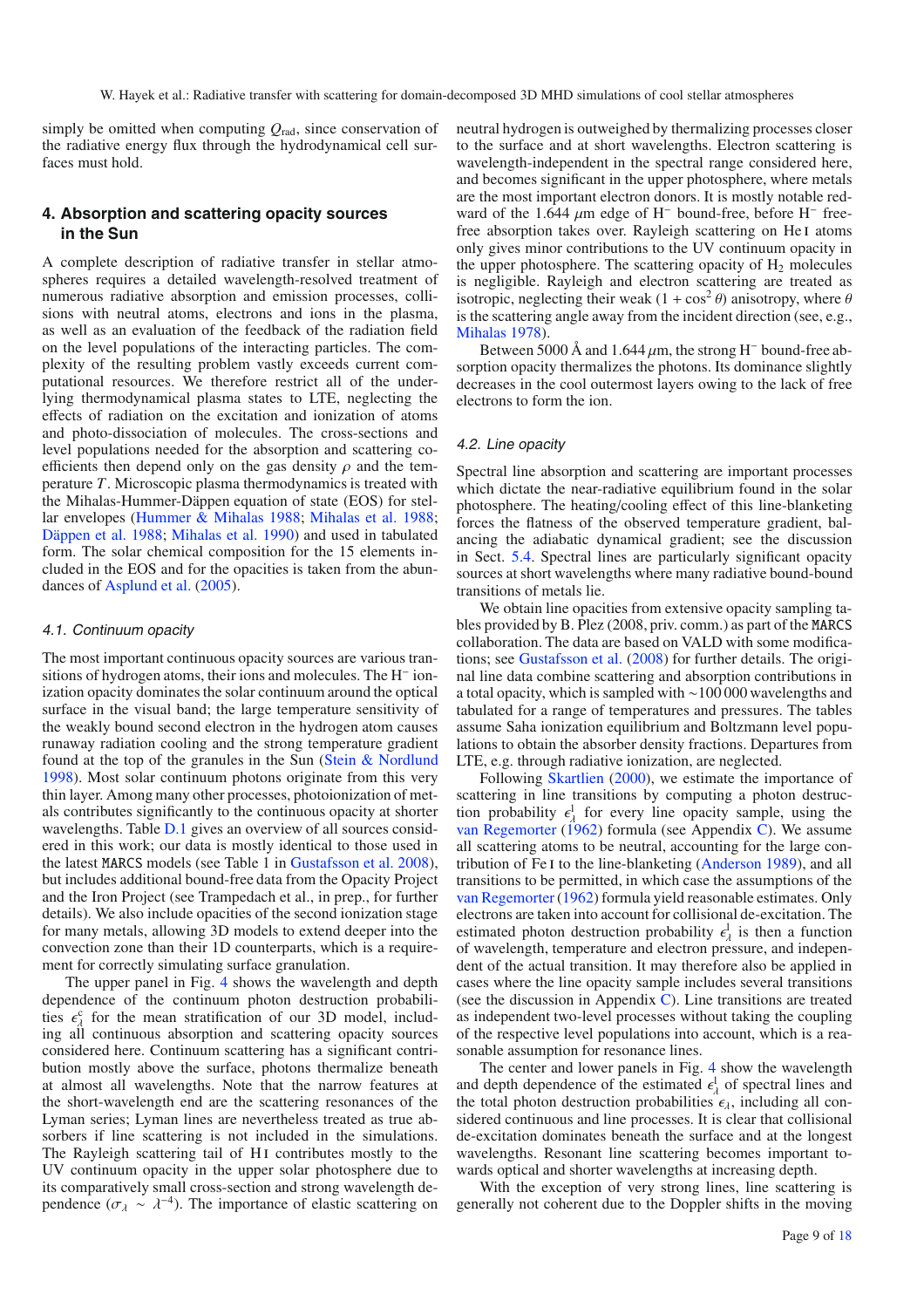

gas, which are not accounted for in our calculations. The twolevel approximation probably gives a reasonably realistic picture of strong permitted lines, but departures from the LTE populations of the atomic levels are still neglected. The important Fe I opacity deviates from the LTE estimate in higher layers (see Fig. [7](#page-11-1) in [Short & Hauschildt 2005\)](#page-17-18), thereby affecting the overall magnitude of the line-blanketing in these regions. Moreover, the accuracy of the opacity sampling method itself deteriorates outwards, where fewer and fewer lines contribute to the opacity. The van Regemorter approximation assumes resonant line scattering and consequently produces poorer estimates for all non-resonant lines. In summary, we should expect to obtain an order-of-magnitude estimate for the effects of scattering on the atmospheric structure. A more detailed picture requires a full treatment of the departures from LTE level populations and velocity fields, which is still out of reach for time-dependent 3D simulations.

# <span id="page-9-0"></span>**5. The effects of scattering on the photospheric temperature structure of a solar-type star**

#### <span id="page-9-1"></span>5.1. The 3D hydrodynamical surface convection model

To investigate the effects of scattering on the atmosphere of a solar-type star, we conduct time-dependent radiative hydrodynamical simulations of the quiet surface, neglecting the effects of magnetic fields. We solve the fully compressible Navier-Stokes equations, the mass conservation equation and the energy equation, along with the time-independent radiative transfer equation [\(Eq.](#page-17-1) [\(4\)](#page-1-2)[\); see, e.g.,](#page-17-1) [Stein & Nordlund](#page-17-0) [\(1998\)](#page-17-0) and Nordlund et al. [\(2009\)](#page-17-1) for further details. Our  $240 \times 240 \times 226$  model covers a horizontal area of 6 Mm  $\times$  6 Mm at a constant resolution of 25 km, and extends approximately 700 km above and 2.8 Mm below the surface. The vertical resolution reaches 7 km around the radiative cooling peak and decreases in the optically thick and thin parts of the simulation; radiative transfer is thus resolved well enough that only ∼3% of the rays would be affected by overshoots (see Sect. [3.1\)](#page-3-5). We test the accuracy of the vertical resolution using the adaptive refinement, inserting two extra layers before each computation of radiative

<span id="page-9-2"></span>**[Fig. 4.](http://dexter.edpsciences.org/applet.php?DOI=10.1051/0004-6361/201014210&pdf_id=4)** Wavelength and depth dependence of the continuum photon destruction probabilities  $\epsilon_{\lambda}^{c}$  (*upper panel*), the [van Regemorter](#page-17-17) [\(1962\)](#page-17-17) line photon destruction probabilities  $\epsilon_{\lambda}^{\perp}$ (*center panel*) and the total photon destruction probabilities  $\epsilon_{\lambda}$  (*lower panel*) for the mean solar-type stratification. The zero point on the depth axis marks the stellar surface.

<span id="page-9-3"></span>

**[Fig. 5.](http://dexter.edpsciences.org/applet.php?DOI=10.1051/0004-6361/201014210&pdf_id=5)** Horizontal average heating rate per unit mass around the stellar surface at an arbitrary time step of the simulation. Boxes show  $\langle q_{\text{rad}} \rangle$ when computed on the hydrodynamical grid; the vertical resolution reaches 7 km around the peak. The solid line shows the result after inserting two additional horizontal layers in each hydrodynamical cell. *The upper panel* gives the average deviation between the two cases in the same units.

transfer. Local differences between the two calculations reach  $\sim$ 3 × 10<sup>10</sup> erg g<sup>-1</sup> s<sup>-1</sup>, owing to the strong sensitivity of the heating rate per unit mass,  $q_{\text{rad}} \equiv Q_{\text{rad}}/\rho$ , to the local temperature gradients in the highly inhomogeneous granulation flow. On the average, however, the change in radiative flux divergence is negligible (see the upper panel of Fig. [5\)](#page-9-3), and the radiation field is well resolved on the hydrodynamical grid. Note the difference between the magnitude of the cooling peaks in Figs. [5](#page-9-3) and [6:](#page-10-1) the 1D calculation is based on the mean structure; in the 3D case, the average over each depth layer in the 3D box is taken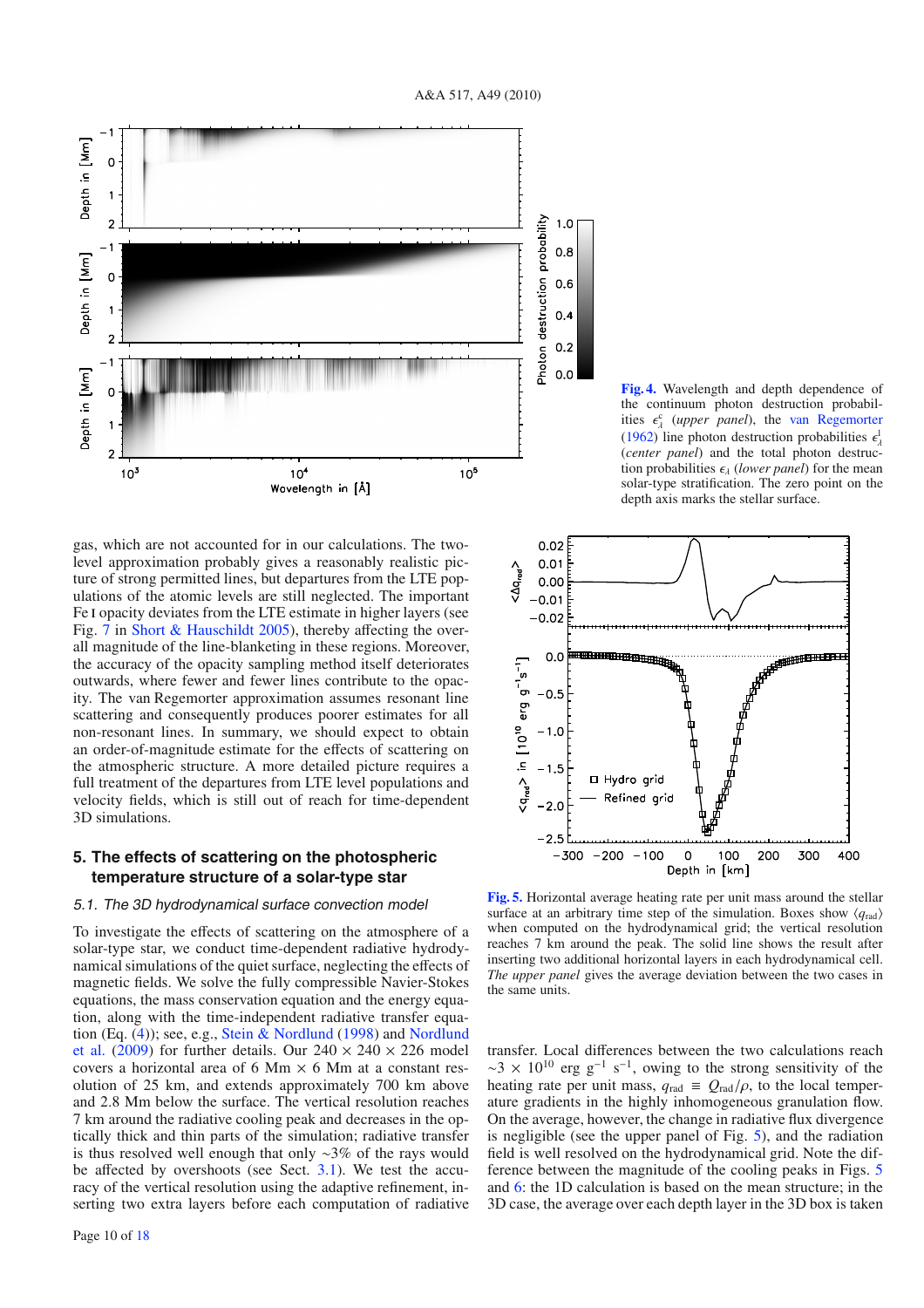<span id="page-10-1"></span>

**[Fig. 6.](http://dexter.edpsciences.org/applet.php?DOI=10.1051/0004-6361/201014210&pdf_id=6)** *Left*: heating rates  $q_{rad}$  per unit mass as a function of monochromatic optical depth at 5000 Å, computed on the 1D mean structure with full opacity sampling for three cases: without scattering (solid line), with continuum scattering (dashed line), and with continuum and line scattering (dot-dashed line). *The upper panel* shows the deviations of the latter two cases from the computation without scattering (same axis units as in *the lower panel*). *Right*: same computation, but using mean opacities and scattering albedos in 12 bins for the radiative transfer computations.

and thus includes lateral inhomogeneities produced by the granulation flow.

and the locality of the Planck source function allow such reduction of the computation time in very good approximation.

Horizontal boundaries are periodic to mimic an infinitely extended atmosphere, vertical boundaries at the top and bottom of the simulation box are open to minimize the interference with the granulation flow. Mass conservation is ensured at the bottom by keeping the gas pressure constant; the underlying convection zone is mimicked by setting the entropy of the inflowing gas. The upper atmosphere is stabilized by setting internal energies to a slowly evolving average at the top.

We approximate the wavelength integral (Eq.  $(8)$ ) with 12 opacity bins to account for the depth-dependence and wavelength-dependence of the absorption and scattering coefficients. The simulation box extends far into the optically thin atmosphere with  $\langle \tau_{5000} \rangle \approx 10^{-6}$ , where irradiation  $I_{\text{top}}^-$  from above is negligible. Rosseland optical depths at the bottom typically reach  $\langle \tau_{\rm Ross} \rangle \approx 10^7$ , where radiative transfer is entirely diffusive and the radiation field is completely thermalized. We therefore set the diffusion approximation  $I_{\text{bot}}^+ = B_{\text{bot}} + \frac{d}{B} / \frac{d}{d\tau}$  for all ingoing intensities at the bottom.

The three simulations discussed in Sect. [5.3](#page-11-2) have mean effective temperatures  $T_{\text{eff}}$  between 5804 K and 5811 K with average temporal fluctuations of about 13 K; they are thus slightly hotter than the Sun. For our purposes, there is no need to exactly reproduce the solar  $T_{\text{eff}}$ . The simulations yield time-series of snapshots spanning ∼1 h of stellar time each, covering several granule lifetimes (*t* ∼ 10 min) and several periods of the dominant p-mode ( $t \sim 5$  min). Our simulation box covers about 10 granules with typical sizes of the order of ∼1 Mm, allowing us to obtain a statistically meaningful sample of the surface flow in terms of the ergodic hypothesis. The model without scattering was computed with a coarser radiation time step of 0.2 s, keeping the radiation field constant during the intermediate hydrodynamical calculations. The slow evolution of the flow field

# <span id="page-10-0"></span>5.2. Scattering in the 1D mean stratification

We first test the importance of scattering in the 1D mean stratification of our 3D model (the  $S = B$  case, see Sect. [5.3\)](#page-11-2) by comparing the wavelength-integrated *q*rad, using the full opacitysampled spectrum. Radiative transfer was computed in 1D using a direct block matrix Feautrier-type solver with coherent scattering (for a detailed description see, e.g., [Rutten 2003\)](#page-17-8) and 4th order Radau quadrature for the integral over the polar angle. The left-hand side of Fig. [6](#page-10-1) shows  $q_{rad}$  without scattering and  $S = B$ , with continuum scattering only, and with both continuum and line scattering (lower panel), as well as the deviations from the first case (upper panel).

Continuum scattering seems to have very little impact on *q*rad for the given mean structure; the cooling is slightly stronger near the surface. This behavior is expected from the mostly large photon destruction probabilities  $\epsilon_{\lambda}^c$  shown in the upper panel of Fig. [4.](#page-9-2)

The differences are slightly larger when scattering is included in the line-blanketing: the small heating bump, where cool uprising gas is heated from beneath by hot granules (see the discussion in [Stein & Nordlund 1998\)](#page-17-0), and the cooling peak beneath the surface both slightly weaken, since the fraction of scattered photons in the line-blanketing does not contribute to heat exchange (cf. the right-hand side of Eq. [\(7\)](#page-2-0)). The upper atmosphere, however, now shows slight heating of the mean structure.

We repeat the same test with the binned opacities, computing 1D radiative transfer with and without scattering for 12 mean opacities, photon destruction probabilities and binintegrated Planck functions. The right panels of Fig. [6](#page-10-1) compare again the three different cases. The binning has been optimized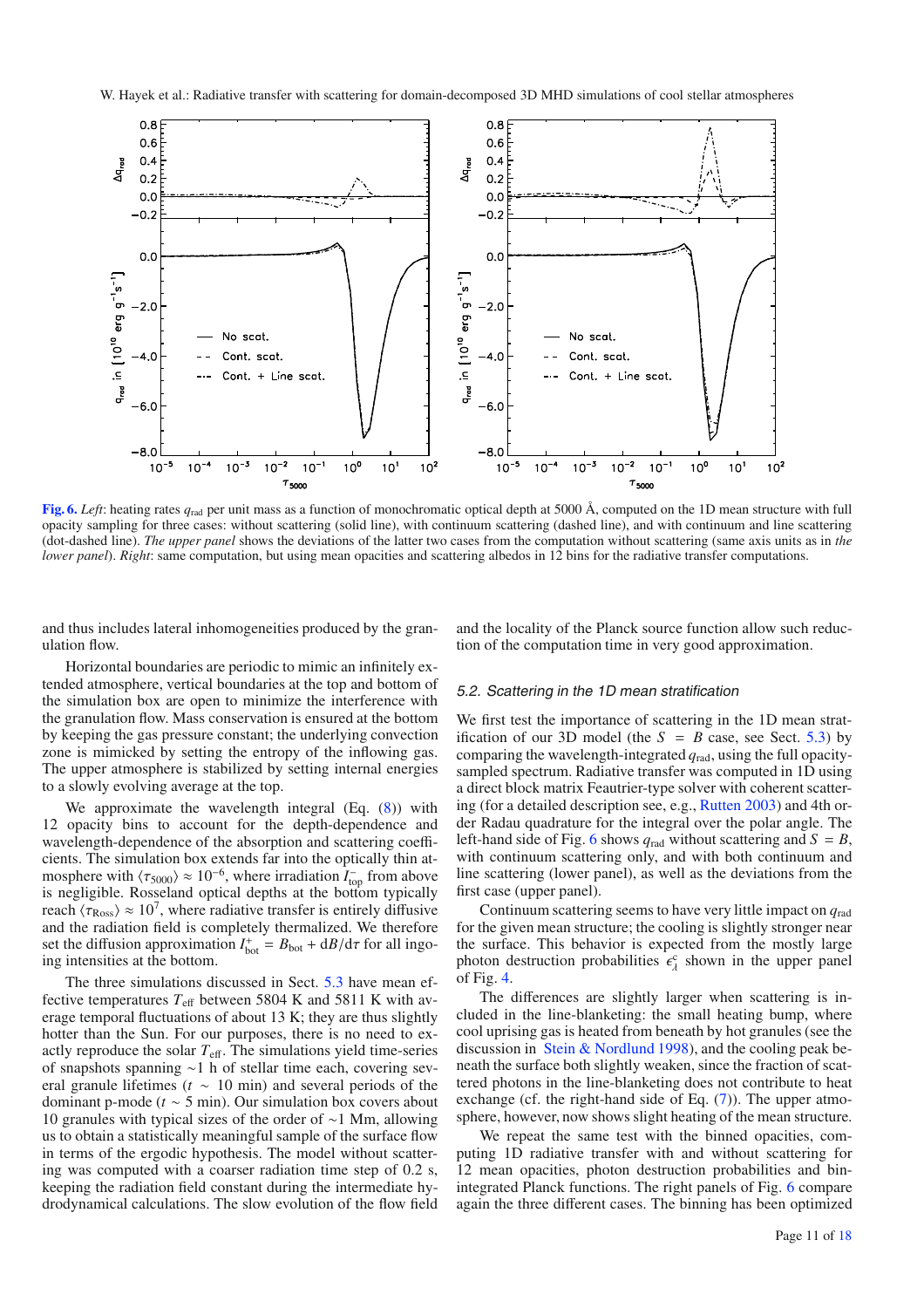for matching sampled and binned  $q_{rad}$  in the  $S = B$  case (solid lines in the lower panels of Fig. [6\)](#page-10-1). The continuum scattering calculation with opacity bins underestimates the cooling beneath the surface. The disparity increases further when line scattering is included; the relative deviations reach 7.5% in the cooling peak (dot-dashed lines in Fig. [6\)](#page-10-1). However, the overall impact of scattering radiative transfer on the temperature structure of the 3D atmosphere above  $\tau_{5000} \ge 10^{-3}$  is small (see Sect. [5.3](#page-11-2) and Fig. [7\)](#page-11-1), the same binning setup was therefore adopted for all three simulations. Higher up in the atmosphere, at  $\tau_{5000} \leq 10^{-3}$ , opacity binned radiative transfer shows slightly stronger heating of the gas.

#### <span id="page-11-2"></span>5.3. Scattering in the mean 3D model

In order to assess the effects of continuum and line scattering, we perform three independent simulation runs: the first one treats radiation without scattering by adding all scattering opacity to the absorption opacity and assuming a Planck source function  $S = B$ . The second one includes continuum scattering in the source function and only adds line scattering opacity to the absorption opacity, and the third one includes scattering both in the continuum and in the line-blanketing. All three time series start from the same initial snapshot and span the exact same amount of simulation time. Snapshots are taken at regular intervals of  $\Delta t_{\text{sim}}$  = 10 s. We consider time steps at  $t_{\text{sim}} > 8$  min after the initial snapshot to allow the atmosphere to adjust to any changes in the radiative heating rates. Exploiting the tight correlation between gas temperature *T* [and vertical optical depth](#page-17-0)  $\tau$  (Stein & Nordlund [1998\)](#page-17-0), we interpolate the 3D temperature cube at each time step of the series onto surfaces with the same optical depth, using a reference  $\tau$ -scale at 5000 Å. We then compute the average temperature of each surface in the 3D cube, which yields a 1D mean temperature profile for every snapshot. These profiles are finally averaged over time, and we obtain a very robust characteristic  $T - \tau$  relation.

Figure [7](#page-11-1) compares the resulting horizontal and temporal mean temperature profiles. The simulations without scattering and with continuum scattering have practically identical stratifications, as expected from the continuum photon destruction probabilities  $\epsilon_{\lambda}^{\rm c}$  (Fig. [4\)](#page-9-2) and the 1D test presented in the previous section; continuum scattering is therefore insignificant for the atmospheric stratification in solar-type stars.

The effects of scattering on line-blanketing in and below the photosphere are also rather weak (dot-dashed line in Fig. [7\)](#page-11-1). The gas temperatures above  $\tau_{5000} \ge 10^{-2}$  deviate up to 40 K from the stratification without scattering, resulting in a slightly steeper temperature gradient around the surface ( $\tau_{5000}$  = 1). Since our adopted binning setup overestimates the deviations for the 1D mean structure (right-hand side of Fig. [6\)](#page-10-1), the impact of line scattering is probably even smaller at  $\tau_{5000}$  ≥ 10<sup>-2</sup>. The temperature structure in the lower photosphere is thus hardly affected by scattering. The opposite is the case in the high photosphere and above ( $\tau_{5000} \le 10^{-4}$ ), where we observe temperatures that are about 350 K lower, resulting in a significantly steeper mean gradient.

## <span id="page-11-0"></span>5.4. Comparison of the 1D and 3D calculations and with other model atmospheres

The effects of line scattering on the temperature structure of the 3D model seem to be opposite of 1D hydrostatic models in radiative equilibrium, where heating of the highest layers rather than

<span id="page-11-1"></span>

**[Fig. 7.](http://dexter.edpsciences.org/applet.php?DOI=10.1051/0004-6361/201014210&pdf_id=7)** Horizontal and temporal average of the mean temperature structure as a function of optical depth at 5000 Å without scattering (solid line), with continuum scattering (dashed), and with continuum and line scattering (dot-dashed). *The upper panel* shows the deviation from the first case.

cooling is observed. Indeed, the 1D calculations on the mean 3D atmosphere exhibit slight heating in this region when scattering is included (Fig. [6\)](#page-10-1). The temperature gradient would therefore become shallower if the 1D calculations were iterated under the assumption of radiative equilibrium (see, e.g., the discussion in [Rutten 2003](#page-17-8)).

The total radiative flux divergence includes several components: hot radiation from deeper layers at short wavelengths dominates the heating of the gas; the steep outward  $dB_\lambda/dT$  gradient causes a positive growing  $(J - S)$  split. The effect declines in higher layers due to the rapidly decreasing opacity (cf. Eq. [\(7\)](#page-2-0)). Strong LTE lines may heat or cool the higher atmosphere (since  $J \approx B$  in deeper parts), depending on the spectral region and local temperature gradient, which determine the sign of the  $(J - S)$  split. Including coherent scattering in lineblanketing effectively reduces both radiative heating and cooling in high layers through the outwards decreasing  $\epsilon^1$  (see Fig. [1\)](#page-5-0). As a consequence, strong resonance lines become unimportant for the temperature structure in high layers, and radiative heating at shorter wavelengths decreases.

In the 1D mean atmosphere, scattering-weakened line cooling shifts the total *q*rad slightly towards positive values. The behavior of the 3D case can be understood by considering the dynamical nature of our 3D models. Following a derivation in Mihalas  $& Mihalas$  [\(1984\)](#page-16-32), we insert the continuity equation

$$
\frac{D\rho}{Dt} + \rho \nabla \cdot \mathbf{u} = 0,
$$
\n(23)

where  $\rho$  is the gas density,  $D/Dt$  is the material derivative and  $\boldsymbol{u}$ is the gas velocity, into the energy equation,

$$
\frac{De}{Dt} + \frac{P}{\rho} \nabla \cdot \mathbf{u} = q_{\text{rad}},\tag{24}
$$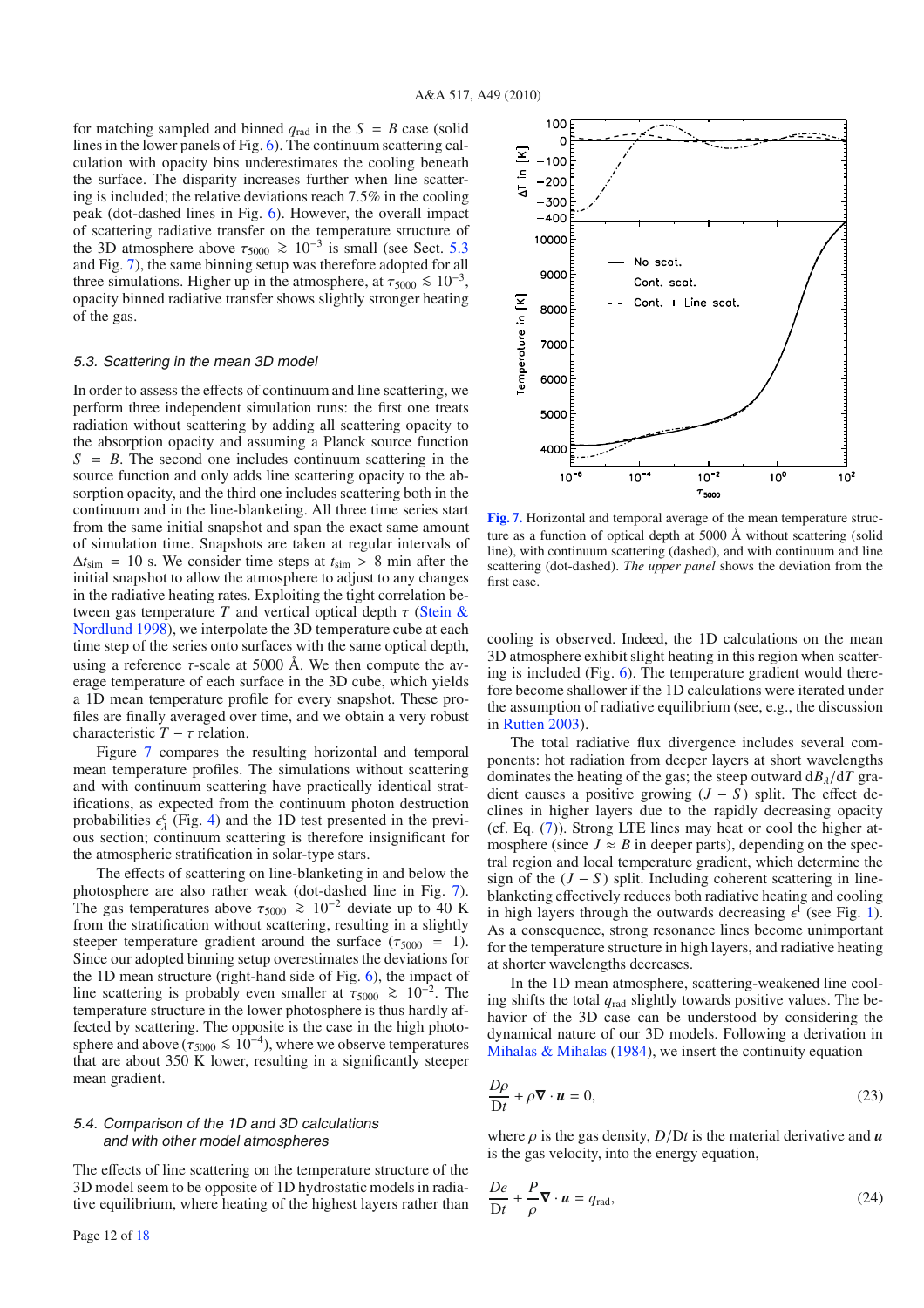

<span id="page-12-1"></span><span id="page-12-0"></span>**[Fig. 8.](http://dexter.edpsciences.org/applet.php?DOI=10.1051/0004-6361/201014210&pdf_id=8)** Horizontal averages of the radiative heating rates *q*rad for the continuum scattering case (circles) and the continuum and line scattering case (diamonds) as a function of simulation time *t*, at optical depths  $\tau_{5000} = 10^{-5}$  (*upper panel*),  $\tau_{5000} = 10^{-4}$  (*center panel*) and  $\tau_{5000} = 10^{-3}$  (*lower panel*). Dashed lines show the spatial and temporal averages for the continuum scattering case, where line scattering is treated as true absorption; dot-dashed lines show the spatial and temporal averages for the line scattering case. Dotted lines indicate zero heating.

where *e* is the internal energy per unit mass, *P* is the gas pressure, and *q*rad is the radiative heating rate per unit mass; we omit the viscous dissipation term for simplicity. The resulting expression,

$$
\frac{De}{Dt} - \frac{P}{\rho^2} \frac{D\rho}{Dt} = q_{\text{rad}},\tag{25}
$$

is the first law of thermodynamics. An upflowing (downflowing) gas parcel cools (heats) through expansion (compression) represented by the  $D\rho/Dt$  term in Eq. [\(25\)](#page-12-0), and is exposed to radiative heating through the  $q_{rad}$  term. Equation [\(25\)](#page-12-0) is equivalent to the expression

$$
T\frac{Ds}{Dt} = q_{\text{rad}},\tag{26}
$$

where  $T$  is the gas temperature and  $s$  is the entropy per unit mass, and it is immediately clear that gas motion is adiabatic when  $q_{\text{rad}} \rightarrow 0$ . In the photosphere of the 3D simulation, temperatures are not affected by scattering. In the upper atmosphere, below  $\tau_{5000} \approx 10^{-4}$ , scattering strongly reduces the line-blanketing. Small or vanishing heating rates *q*rad cause the temperature stratification to steepen towards an adiabatic gradient.

Figure [8](#page-12-1) compares the time evolution of radiative heating rates at three optical depths in the atmosphere, averaged over surfaces of constant optical depth to approximately account for vertical gas motion. The plot shows a sequence of snapshots taken

at regular simulation time intervals of 10 s; the zero point on the abscissa is arbitrary. At  $\tau_{5000} = 10^{-3}$  and  $\tau_{5000} = 10^{-4}$  (lower and center panels), the continuum scattering case (circles) and the continuum and line scattering case (diamonds) exhibit similar positive heating rates on the average (dashed and dot-dashed lines) and thus similar average temperatures (Fig. [7\)](#page-11-1). Line scattering radiative transfer produces slightly stronger mean heating at  $\tau_{5000} = 10^{-3}$ , but fluctuates with lower amplitude. At  $\tau_{5000} =$ 10<sup>−</sup>5, *q*rad practically vanishes on the time average in the line scattering case, but there is still significant radiative heating with line scattering as true absorption. Note the dynamical variation of the sequences: contrary to 1D hydrostatic models, where the radiation field is time-independent by definition, the evolution of the 3D simulations produces fluctuating radiative heating.

Wedemeyer et al. [\(2004\)](#page-17-19) presented 3D radiationhydrodynamical simulations of the solar atmosphere that include a chromosphere, using radiative transfer without scattering and solving the equation only for the Rosseland mean opacity to suppress radiative cooling by strong LTE lines. They found an increasing asymmetry of the gas temperature distribution with increasing height above the surface, and a bifurcation in the chromosphere. [Wedemeyer et al.](#page-17-19) [\(2004](#page-17-19)) further observed that treating strong spectral lines as true absorption with the opacity binning method reduces the amplitude of temperature fluctuations, which are caused by outward propagating acoustic waves, resulting in unrealistically low maximum temperatures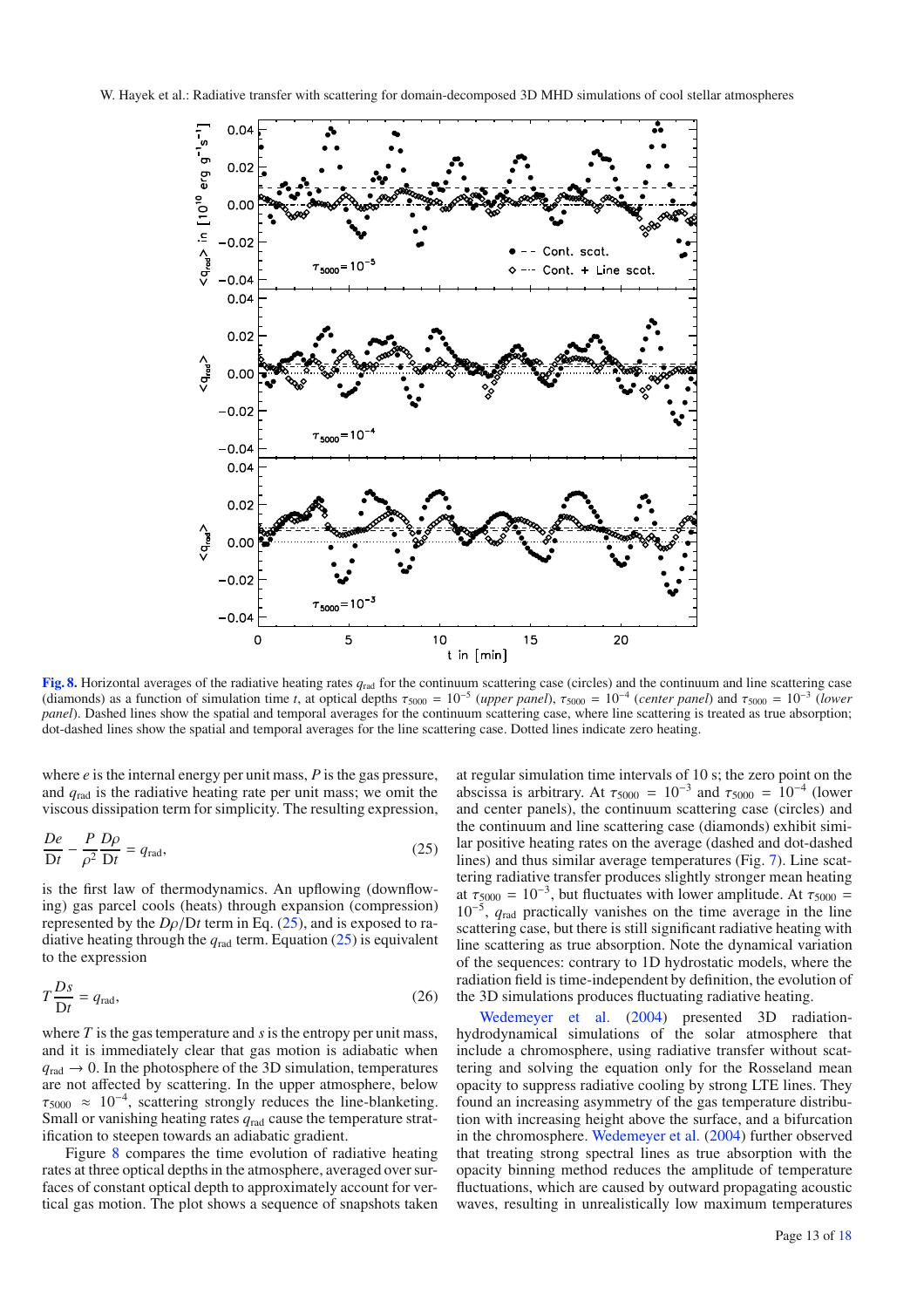

in high layers. [Skartlien](#page-17-7) [\(2000\)](#page-17-7) investigated scattering radiative transfer in the chromosphere, comparing radiative heating with and without scattering, and came to the conclusion that including line scattering reduces this damping effect of LTE lines.

Our simulations do not include a chromosphere; the internal energy at the top boundary is set to a slowly evolving mean instead. In the line scattering case, where radiative transfer has only weak influence on the gas, the temperature gradient is sensitive to this boundary condition and thus not well-constrained. However, this does not compromise our conclusions, since the boundary is free to adapt to any upward or downward shift in the mean energies of the gas beneath.

Figure [9](#page-13-0) shows temperature distributions of the simulations with continuum scattering and with continuum and line scattering at three different heights above the surface. Our simulations do not reach the same geometrical heights as those of [Skartlien](#page-17-7) [\(2000\)](#page-17-7) and [Wedemeyer et al.](#page-17-19) [\(2004](#page-17-19)), and we use a more realistic radiative transfer treatment with 12 opacity bins. We find a similarly growing asymmetry in the temperature distribution of the line scattering simulation in the outer layers (cf. Fig. [7](#page-11-1) in [Wedemeyer et al. 2004\)](#page-17-19). Treating strong lines as absorbers shifts the mean temperature upward and removes the high temperature tail of the distribution, in qualitative agreement with the findings of [Skartlien](#page-17-7) [\(2000\)](#page-17-7) and [Wedemeyer et al.](#page-17-19) [\(2004](#page-17-19)).

Figure [10](#page-13-1) shows horizontal and temporal averages of the relative temperature fluctuations, which we define as

$$
\frac{\Delta T_{\rm rms}}{\langle T \rangle} = \frac{\sqrt{\langle (T - \langle T \rangle)^2 \rangle}}{\langle T \rangle} \tag{27}
$$

in every geometrical depth layer (cf. Eq. (2) and Fig. [9](#page-13-0) in [Wedemeyer et al. 2004](#page-17-19)). The comparison between the cases with continuum scattering and with continuum and line scattering confirms the damping of temperature fluctuations through line absorption. Note the decreasing  $\Delta T_{\rm rms}$  at the top of the simulation, which is induced by the hydrodynamical boundary conditions.

We conclude that line scattering is an important ingredient for model atmospheres of solar-type stars that include a chromosphere; while gray radiative transfer reduces damping through strong LTE lines, it cannot produce a realistic temper[ature structure](#page-16-31).

Anderson [\(1989](#page-16-31)[\)](#page-17-18) [presented](#page-17-18) [simplified,](#page-17-18) [and](#page-17-18) Short & Hauschildt [\(2005\)](#page-17-18) presented full 1D non-LTE line-blanketing calculations, respectively, for hydrostatic model atmospheres of solar-type stars. The departures of line-blanketing from LTE

<span id="page-13-0"></span>**[Fig. 9.](http://dexter.edpsciences.org/applet.php?DOI=10.1051/0004-6361/201014210&pdf_id=9)** Temperature histograms at three different geometrical heights *z* above the optical surface, integrated over each simulation run. Solid lines show the radiative transfer computation with continuum scattering, dot-dashed lines the case where continuum and line scattering are included. Each temperature distribution is normalized.

<span id="page-13-1"></span>

**[Fig. 10.](http://dexter.edpsciences.org/applet.php?DOI=10.1051/0004-6361/201014210&pdf_id=10)** Horizontal and temporal averages of the relative temperature fluctuations  $\Delta T_{\rm rms}/\langle T \rangle$  as a function of atmospheric height, computed with continuum scattering (solid line) and with continuum and line scattering (dot-dashed line).

through iron-group elements heat up the atmosphere in the height range  $10^{-6}$  ≤  $\tau_{5000}$  ≤  $10^{-2}$ . Our 3D model predicts a predominant temperature decrease as we discussed above. However, it is not clear how departures from LTE in the absorber populations through the ionization balance etc. would affect the atmospheric structure in our 3D simulations, making a direct comparison with the 1D models difficult.

Doppler shifts may have a significant influence on line absorption in higher layers, which expose line cores to hot radiation from deeper in. [Vögler et al.](#page-17-9) [\(2004](#page-17-9)) estimated the effects to be insignificant in the photosphere, but their work was based on 1D tests. The large scattering albedo of strong resonance lines, however, should reduce the impact of Doppler shifts higher up.

## **6. Conclusions**

We presented a 3D radiative transfer method with coherent scattering for time-dependent (M)HD simulations of stellar atmospheres with the new BIFROST code (Gudiksen et al., in prep.). The simulations are parallelized through domain-decomposition to take advantage of large-scale computer clusters. The solver is based on short characteristics and the Gauss-Seidel scheme for an iterative computation of the radiation field and the radiative flux divergence in the whole simulation domain. We use monotonic interpolation to reduce the numerical diffusion effect of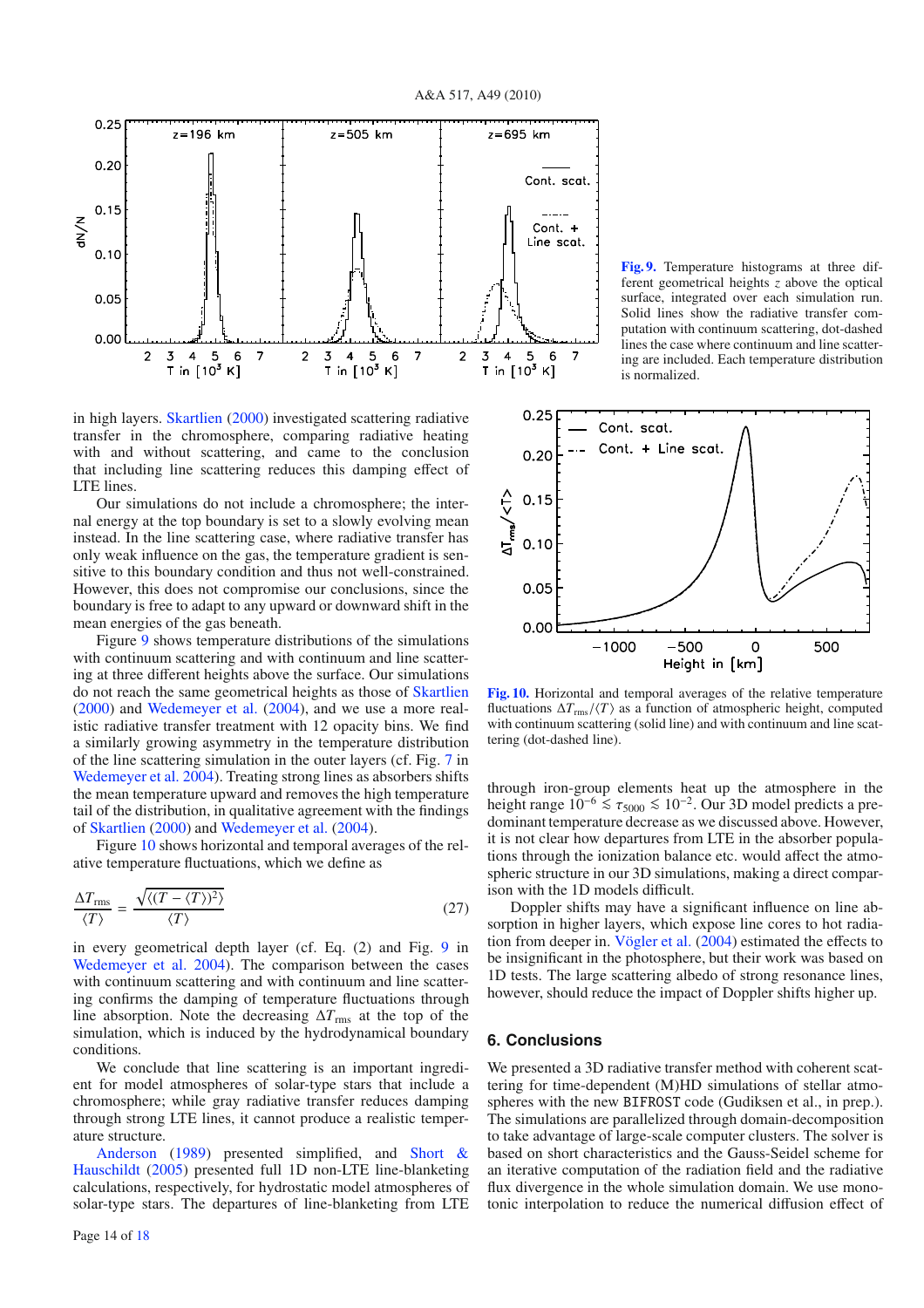W. Hayek et al.: Radiative transfer with scattering for domain-decomposed 3D MHD simulations of cool stellar atmospheres

short characteristics and represent the source function integral with Bézier polynomials to suppress interpolation overshoots. A partial grid refinement scheme is included to improve the resolution of the radiative transfer computation where strong vertical opacity gradients occur. The wavelength integral is treated in the opacity binning approximation, using 12 bins that divide the opacity spectrum by formation height and wavelength.

The effects of coherent scattering on the temperature structure of a solar-type star are investigated with 3D time-dependent hydrodynamical simulations of magnetically quiet surface convection, including Rayleigh scattering and electron scattering in the continuum and estimated line scattering using the van Regemorter formula. While continuum scattering processes are not important for the mean temperature stratification, we find lower temperatures in the upper atmosphere when scattering is included in the line-blanketing. 3D radiative-hydrodynamical atmospheres thus show the opposite behavior of 1D hydrostatic atmospheres in radiative equilibrium, where scattering in strong lines effectively heats the outer layers.

3D LTE models of solar surface convection have been very successful at reproducing various observational tests, and our results indicate that the solar photosphere is indeed well represented when scattering is not included in radiative transfer. It therefore seems that a refined treatment of the line-blanketing through, e.g., opacity distribution functions or opacity sampling will be the next significant step to improve the realism of 3D radiative-hydrodynamical model atmospheres. Scattering radiative transfer is nevertheless an important ingredient of consistent 3D MHD models of the solar chromosphere, transition region and corona.

While it is not unexpected to see only small differences in the photospheres of solar-type stars when scattering is taken into account, this is likely to change for the much less dense atmospheres of giants, where the importance of Rayleigh scattering increases. The case of metal-poor giants is particularly interesting in that respect, owing to their significance for understanding galactic chemical evolution and the origin of the elements.

*Acknowledgements.* This research project has been supported by a Marie Curie Early Stage Research Training Fellowship of the European Community's Sixth Framework Programme under contract number MEST-CT-2005-020395: The USO-SP International School for Solar Physics.

# <span id="page-14-0"></span>**Appendix A: Bézier interpolation of source functions and opacities**

The discrete formal solution (Eq.  $(14)$ ) of the radiative transfer equation  $(Eq. (4))$  $(Eq. (4))$  $(Eq. (4))$  requires interpolating the source function  $S(\tau)$  along the short characteristic. While linear interpolation never overshoots, its accuracy is not sufficient in optically thick media, since the discrete expression is not equivalent to the diffusion approximation. Second-order interpolation significantly improves the accuracy, but suffers from strong overshoots where  $\Delta S/\Delta \tau$  gradients change rapidly between the upwind and downwind halves of the characteristic. In extreme cases, this can even destabilize the solver and produce spikes in the local flux divergences.

Bézier-type interpolation techniques allow for a direct detection and suppression of such overshoots by virtue of a control point in the polynomial which shapes its curve (see [Auer 2003](#page-16-19)). A second-order Bézier polynomial may be written in the parameterized form

$$
S(t) = Su(1 - t)2 + S0t2 + 2Sct(1 - t),
$$
 (A.1)

where  $S_u$  and  $S_0$  are the source functions at the upwind end and the center point of the characteristic, between which interpolation is needed,  $t = (\tau - \tau_u)/(\tau_0 - \tau_u)$  is the curve parameter, and  $S_c$  is the control point. A Beziér curve is always bounded by the convex hull of the three points  $S_u$ ,  $S_c$  and  $S_0$ . Using the abbreviations

$$
\Delta \tau_{\rm u} = \tau_0 - \tau_{\rm u}; \qquad \Delta \tau_{\rm d} = \tau_{\rm d} - \tau_0 \tag{A.2}
$$

for the optical depths along the characteristic and choosing the control point

$$
S_c = S_0 - \frac{\Delta \tau_u}{2} S'_0
$$
  
=  $S_0 - \frac{\Delta \tau_u}{2} \left( \frac{\Delta \tau_d}{\Delta \tau_u + \Delta \tau_d} \frac{S_0 - S_u}{\Delta \tau_u} + \frac{\Delta \tau_u}{\Delta \tau_u + \Delta \tau_d} \frac{S_d - S_0}{\Delta \tau_d} \right)$ 

yields second-order interpolation of *S* , which now also depends on the source function  $S_d$  at the downwind end. Introducing the three functions

$$
U_0(t) = 1 - e^{-t}
$$
  
\n
$$
U_1(t) = t - U_0(t)
$$
  
\n
$$
U_2(t) = t^2 - 2U_1(t)
$$

and evaluating the integral of the Bézier polynomial results in the familiar second-order integration constants for Eq. [\(14\)](#page-3-3),

$$
\Psi_{u} = U_{0}(\Delta \tau_{u}) + \frac{U_{2}(\Delta \tau_{u}) - (\Delta \tau_{d} + 2\Delta \tau_{u})U_{1}(\Delta \tau_{u})}{\Delta \tau_{u}(\Delta \tau_{u} + \Delta \tau_{d})}
$$
\n
$$
\Psi_{0} = \frac{(\Delta \tau_{u} + \Delta \tau_{d})U_{1}(\Delta \tau_{u}) - U_{2}(\Delta \tau_{u})}{\Delta \tau_{u} \Delta \tau_{d}}
$$
\n
$$
\Psi_{d} = \frac{U_{2}(\Delta \tau_{u}) - \Delta \tau_{u}U_{1}(\Delta \tau_{u})}{\Delta \tau_{d}(\Delta \tau_{u} + \Delta \tau_{d})}
$$

(cf. Eqs.  $(8)$  and  $(9)$  in [Kunasz & Auer 1988](#page-16-18)). If the source functions  $S_u$ ,  $S_0$  and  $S_d$  have an extremum at  $S_0$ , choosing  $S_c = S_0$ enforces  $S'_0 = 0$ , yielding the constants

$$
\Psi_{\rm u} = U_0(\Delta \tau_{\rm u}) + \frac{U_2(\Delta \tau_{\rm u}) - 2\Delta \tau_{\rm u} U_1(\Delta \tau_{\rm u})}{\Delta \tau_{\rm u}^2}
$$

$$
\Psi_0 = \frac{2\Delta \tau_{\rm u} U_1(\Delta \tau_{\rm u}) - U_2(\Delta \tau_{\rm u})}{\Delta \tau_{\rm u}^2}
$$

$$
\Psi_{\rm d} = 0.
$$

Overshoots are avoided by limiting  $S_c$  to the range of the data points:  $\min(S_u, S_0) \leq S_c \leq \max(S_u, S_0)$ . If  $S_c$  lies outside these limits, choosing  $S_c = S_u$  results in the constants

$$
\Psi_{u} = U_0(\Delta \tau_u) - \frac{U_2(\Delta \tau_u)}{\Delta \tau_u^2}
$$

$$
\Psi_0 = \frac{U_2(\Delta \tau_u)}{\Delta \tau_u^2}
$$

$$
\Psi_d = 0.
$$

Note that, contrary to the first two cases, suppressing such overshoots leads to discontinuous left-hand and right-hand derivatives at  $S_0$ .

Optical depths are computed in an analogue fashion to avoid negative results. A second-order Bézier polynomial χ(*s*) interpolates opacities over the path length Δ*s* along the ray; integration over *s* yields the optical depth interval

$$
\Delta \tau = \int_0^{\Delta s} \chi(\sigma) d\sigma = \frac{\Delta s}{3} (\chi_u + \chi_0 + \chi_c), \tag{A.3}
$$

where the control point  $\chi_c$  is selected according to the same criteria as discussed above for  $S_c$ .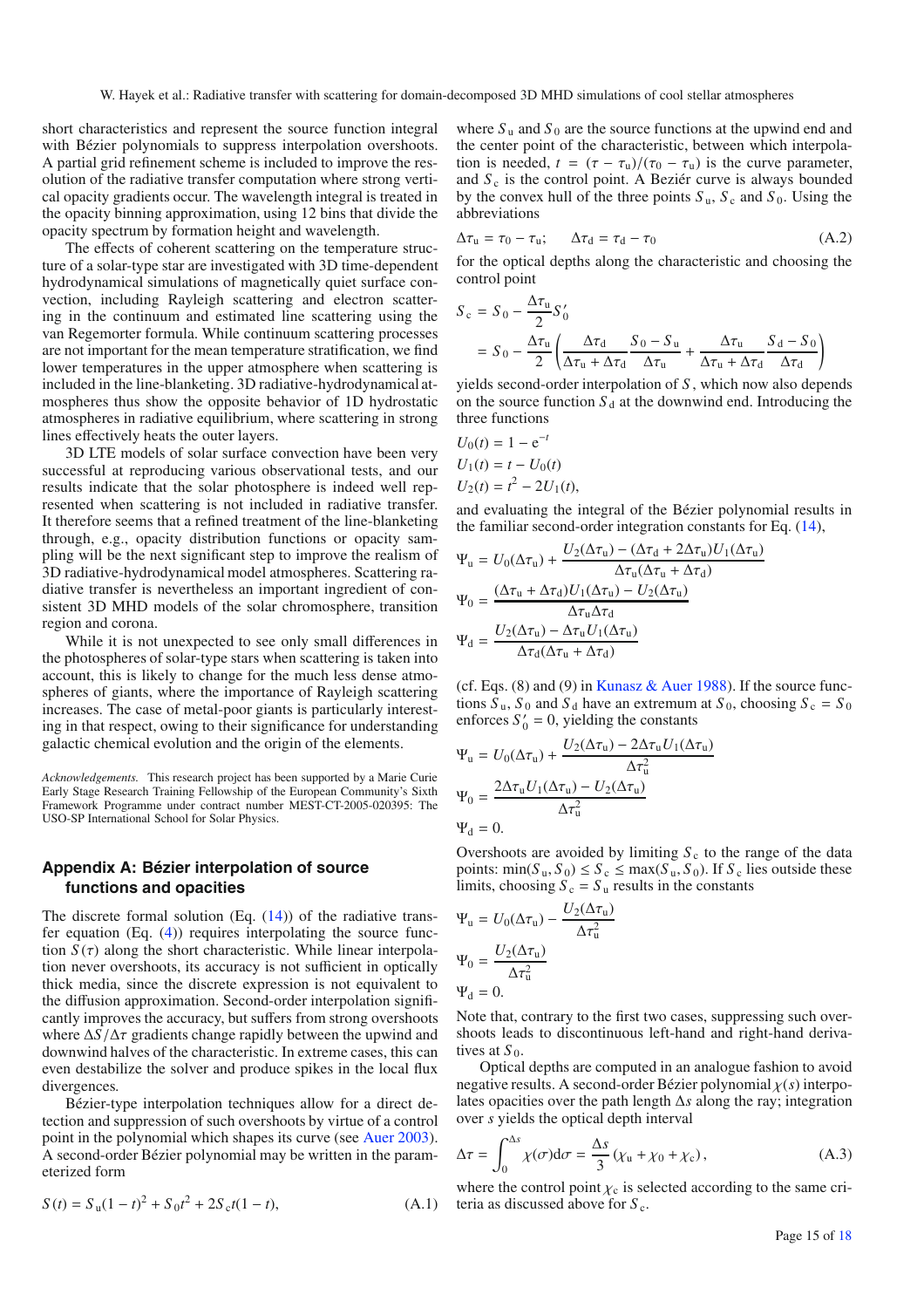# <span id="page-15-0"></span>**Appendix B: Local cubic monotonic interpolation**

The radiative transfer solver uses local cubic interpolation for interpolating data from the hydrodynamical grid onto the characteristics grid. This choice of method improves the accuracy compared to linear interpolation, while ensuring local control of the interpolating polynomial to reduce artifacts. In addition to being a one-pass algorithm, the method also exhibits good computational performance through its instruction-per-data ratio, which is well-suited for modern multi-core CPUs, where high computation speeds are contrasted with slow memory access.

2D interpolation is approximated by consecutive 1D interpolation using a cubic polynomial

$$
f(t) = at^3 + bt^2 + ct + d,
$$
 (B.1)

with the curve parameter *t* ∈ [0, 1]. The coefficients *a*−*d* depend on the adjacent data points  $f_1$  and  $f_2$  and their derivatives  $f_1$ and  $f_2'$ . Inserting the data and reordering the terms, the polynomial may be rewritten in the form

$$
f(t) = \alpha(t)f_1 + \beta(t)f_2 + \gamma(t)f_1' + \delta(t)f_2',
$$
 (B.2)

where the interpolation weights  $\alpha$ ,  $\beta$ ,  $\gamma$  and  $\delta$  now depend on the parameter *t*:

$$
\alpha(t) = 2t^3 - 3t^2 + 1
$$
  
\n
$$
\beta(t) = 3t^2 - 2t^3
$$
  
\n
$$
\gamma(t) = (t^3 - 2t^2 + t) \Delta x
$$
  
\n
$$
\delta(t) = (t^3 - t^2) \Delta x
$$

with the grid spacing  $\Delta x$  between the two data points. The shape of the curve is defined by the derivatives  $f'_1$  and  $f'_2$ . A natural choice is the mean of the left-handed and right-handed difference quotients  $f'_{\rm L}$  and  $f'_{\rm R}$  at both end points. An unweighted arithmetic mean leads to wiggles and overshoots where strong gradients appear. We therefore adopt a recipe by [Fritsch & Butland](#page-16-24) [\(1984](#page-16-24)), which uses a weighted harmonic mean

$$
f' = \begin{cases} \frac{f'_L f'_R}{(1-\alpha)f'_L + \alpha f'_R} & f'_L f'_R > 0\\ 0 & f'_L f'_R \le 0 \end{cases}
$$
 (B.3)

with the weighting factor

$$
\alpha = \frac{1}{3} \left( 1 + \frac{\Delta x_{\rm R}}{\Delta x_{\rm L} + \Delta x_{\rm R}} \right),\tag{B.4}
$$

which depends on the grid spacing  $\Delta x_L$  and  $\Delta x_R$  on the left and right sides of the data point. The weighted harmonic mean biases  $f'$  towards the smaller of the two difference quotients  $f'_{\text{L}}$  and  $f'_{\text{R}}$  where strong gradients occur, effectively suppressing overshoots.

Quadratic interpolation uses only one of the two derivatives  $f'_1$  and  $f'_2$ , depending on the interpolation parameter *t*. The interpolation coefficients are

$$
t \le \frac{1}{2}:
$$
  
\n
$$
\alpha(t) = 1 - t^2
$$
  
\n
$$
\beta(t) = t^2
$$
  
\n
$$
\gamma(t) = t(1 - t)\Delta x
$$
  
\n
$$
\gamma(t) = 0
$$
  
\n
$$
\gamma(t) = 0
$$
  
\n
$$
\gamma(t) = 0
$$
  
\n
$$
\gamma(t) = 0
$$
  
\n
$$
\gamma(t) = 0
$$
  
\n
$$
\gamma(t) = 0
$$
  
\n
$$
\gamma(t) = 0
$$
  
\n
$$
\gamma(t) = 0
$$
  
\n(8.5)

<span id="page-15-2"></span>

<span id="page-15-4"></span>**[Fig. C.1.](http://dexter.edpsciences.org/applet.php?DOI=10.1051/0004-6361/201014210&pdf_id=11)** Dependence of the tabulated Gaunt factor integral  $P(\Delta E_\lambda, T)$ for collisions of electrons with neutral atoms in the [van Regemorter](#page-17-17) [\(1962\)](#page-17-17) formula on the transition energy  $\Delta E_\lambda$  and the gas temperature *T*. The dashed lines mark the boundaries for typical values of  $\Delta E_{\lambda}/kT$ found in solar surface convection simulations (Sect. [5.1\)](#page-9-1).

# <span id="page-15-1"></span>**Appendix C: Line scattering with the van Regemorter formula**

The photon destruction probabilities in line transitions may be estimated using the semi-empirical [van Regemorter](#page-17-17) [\(1962\)](#page-17-17) formula to obtain electron collision rates, following the discussion in [Skartlien](#page-17-7) [\(2000\)](#page-17-7). Neglecting other contributions from, e.g., collisions with neutral hydrogen atoms, the de-excitation rate for electron collisions according to this formula is given by

<span id="page-15-3"></span>
$$
C_{21} \sim \lambda^3 N_e T^{-1/2} A_{21} P(\Delta E_{\lambda}, T), \tag{C.1}
$$

where  $\lambda$  is the transition wavelength,  $N_e$  is the electron density, *T* is the gas temperature, and  $A_{21}$  is the Einstein coefficient for the corresponding spontaneous radiative transition. The function  $P(\Delta E_{\lambda}, T)$  abbreviates the velocity integral over the empirically calibrated Gaunt factor of the scattered electron, and depends on the transition energy  $\Delta E_{\lambda}$  and the gas temperature *T*. We adopt the tabulated data for neutral atoms of [van Regemorter](#page-17-17) [\(1962](#page-17-17)), see Fig. [C.1.](#page-15-2)

<span id="page-15-5"></span>The photon destruction probability for a two-level atom is given by

$$
\epsilon_{\lambda} = \frac{\kappa_{\lambda}}{\kappa_{\lambda} + \sigma_{\lambda}} = \frac{C_{21}}{C_{21} + A_{21} + B_{21}B_{\lambda}},
$$
 (C.2)

where  $B_{21}$  is the rate for induced de-excitation, and  $B_{\lambda}$  is the Planck function. Neglecting the induced de-excitation term, Eq. [\(C.2\)](#page-15-3) simplifies to

$$
\epsilon_{\lambda} \approx \frac{1}{1 + A_{21}/C_{21}} \,. \tag{C.3}
$$

 $\epsilon_{\lambda}$  is independent of the actual transition after inserting the van Regemorter formula Eq. [\(C.1\)](#page-15-4), and thus only a function of  $\lambda$ , *N*<sup>e</sup> and *T*.

Line opacities in stellar spectra often combine contributions from many transitions at a given wavelength. The total monochromatic photon destruction probability of an opacity sample at wavelength  $\lambda$  is given by the sum over all transitions,

$$
\epsilon_{\lambda}^{1} = \frac{\sum_{i} \kappa_{\lambda, i}^{1}}{\sum_{i} \chi_{\lambda, i}^{1}} \tag{C.4}
$$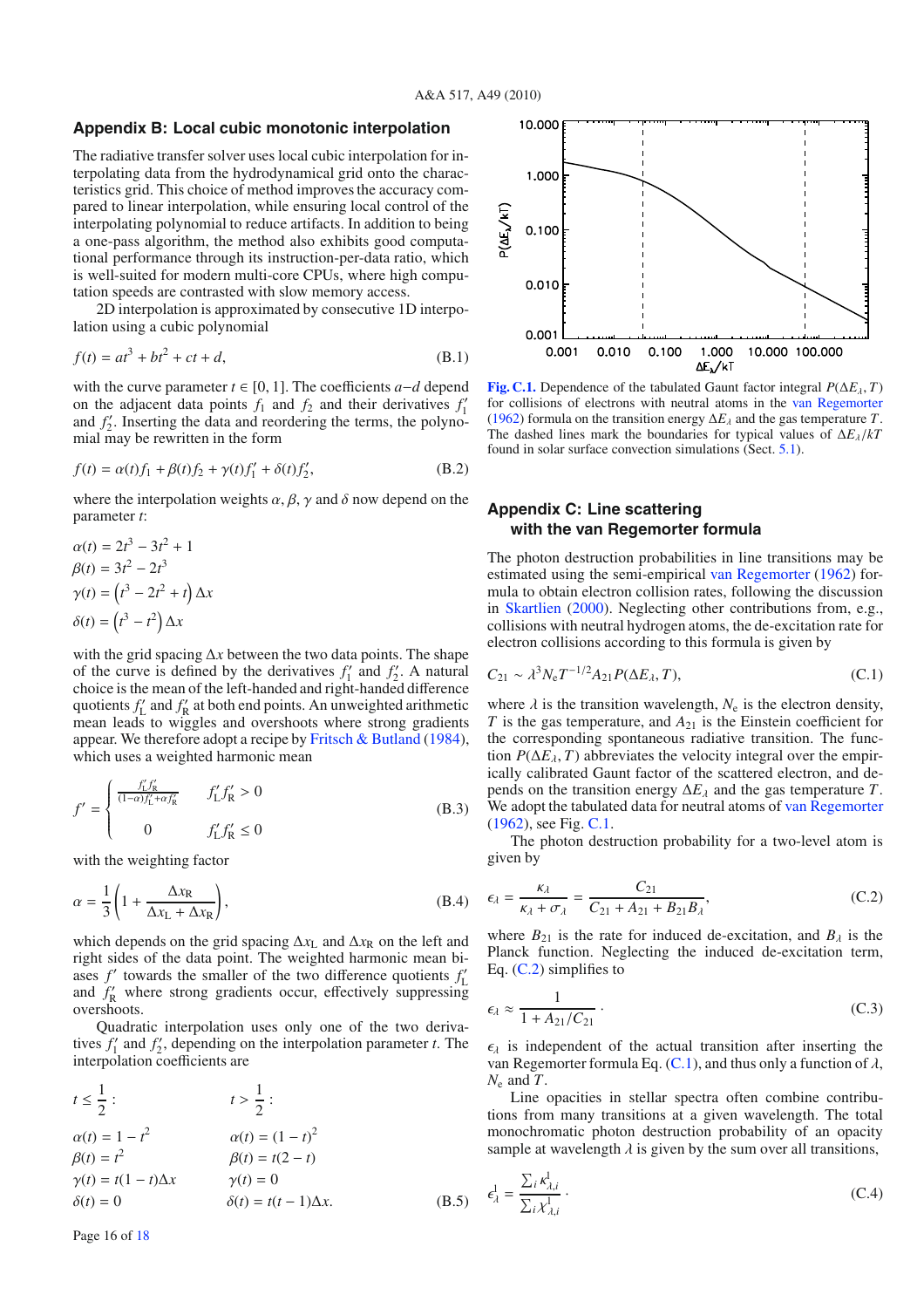<span id="page-16-30"></span>W. Hayek et al.: Radiative transfer with scattering for domain-decomposed 3D MHD simulations of cool stellar atmospheres

**Table D.1.** Continuum opacity sources.

| Absorber and process                                       | Reference                                          |
|------------------------------------------------------------|----------------------------------------------------|
| $H^- b-f$                                                  | Broad & Reinhardt (1976); Wishart (1979)           |
| $H^-$ f-f                                                  |                                                    |
| $H I b-f, f-f$                                             | Bell & Berrington (1987)<br>Karzas & Latter (1961) |
| $H I + H I$                                                |                                                    |
| $H I + He I$                                               | Doyle (1968)<br>Gustafsson & Frommhold (2001)      |
| $H_2+HI$                                                   | Gustafsson & Frommhold (2003)                      |
|                                                            |                                                    |
| $H_2+HeI$                                                  | Jørgensen et al. (2000)                            |
| $H_2+H_2$                                                  | Borysow et al. (2001)                              |
| $H_2^-$ f-f                                                | <b>Bell</b> (1980)                                 |
| $H_2$ photo-dissociation                                   | Allison & Dalgarno (1969)                          |
| $H_2^+$ b-f, f-f                                           | <b>Stancil</b> (1994)                              |
| $He^-$ f-f                                                 | John (1995)                                        |
| He I b-f                                                   | TOPbase <sup>1</sup>                               |
| He I f-f                                                   | Peach (1970)                                       |
| He II b-f                                                  | TOPbase <sup>1</sup>                               |
| $C^-$ f-f                                                  | Bell et al. (1988)                                 |
| $C1 b-f$                                                   | Nahar & Pradhan (1991)                             |
| C1 f-f                                                     | Peach (1970)                                       |
| $CII$ b-f                                                  | Nahar (1995, 2002)                                 |
| $CII$ f-f                                                  | Peach (1970)                                       |
| CIII b-f                                                   | Nahar & Pradhan (1997)                             |
| $N^-$ f-f                                                  | Ramsbottom et al. (1992)                           |
| $NI b-f$                                                   | Nahar & Pradhan (1997)                             |
| $N$ II b-f                                                 | Nahar & Pradhan (1991)                             |
| $N$ III $b$ -f                                             | Nahar & Pradhan (1997)                             |
| $O^-$ f-f                                                  | John (1975)                                        |
| $OI, OII b-f$                                              | Nahar (1998)                                       |
| OIII b-f                                                   | Nahar & Pradhan (1994b)                            |
| Ne I, Ne II, Ne III b-f                                    | TOPbase <sup>1</sup>                               |
| Na <sub>I</sub> , Na <sub>II</sub> , Na <sub>III</sub> b-f | TOPbase <sup>1</sup>                               |
| Mg I, Mg II, Mg III b-f                                    | TOPbase <sup>1</sup>                               |
| Al I, Al II, Al III b-f                                    | TOPbase <sup>1</sup>                               |
| Si I b-f                                                   | Nahar & Pradhan (1993)                             |
| Si II b-f                                                  | Nahar (1995)                                       |
| Si III b-f                                                 | TOPbase <sup>1</sup>                               |
| SI b-f                                                     | TOPbase <sup>1</sup>                               |
| S II b-f                                                   | Nahar (1995)                                       |
| S III b-f                                                  | <b>Nahar</b> (2000)                                |
| Ar I, Ar II, Ar III b-f                                    | TOPbase <sup>1</sup>                               |
| Ca <sub>I</sub> , Ca <sub>II</sub> , Ca <sub>III</sub> b-f | TOPbase <sup>1</sup>                               |
| Fe <sub>I</sub> b-f                                        | Bautista (1997)                                    |
| Fe II b-f                                                  | Nahar & Pradhan (1994a)                            |
| Fe III b-f                                                 | Nahar (1996)                                       |
| Ni∏b-f                                                     | Bautista (1999)                                    |
| $CO^-$ f-f                                                 | John (1975)                                        |
| $H2O-$ f-f                                                 | John (1975)                                        |
| OH b-f                                                     | Kurucz et al. (1987)                               |
| CH <sub>b-f</sub>                                          | Kurucz et al. (1987)                               |
| H <sub>I</sub> scattering                                  | <b>Gavrila</b> (1967)                              |
| $H2$ scattering                                            | Victor & Dalgarno (1969)                           |
| e <sup>-</sup> scattering                                  | Thomson                                            |
| He I scattering                                            | Langhoff et al. (1974)                             |
|                                                            |                                                    |

**Notes.** (1) Contains Opacity Project data [\(Seaton et al. 1994](#page-17-35)).

Inserting Eq.  $(C.3)$ , thus assuming the above mentioned approximations, yields

$$
\epsilon_{\lambda}^1 \approx \frac{\sum_i \epsilon_{\lambda} \chi_{\lambda,i}^1}{\sum_i \chi_{\lambda,i}^1} = \epsilon_{\lambda},\tag{C.5}
$$

where the equality holds since  $\epsilon_{\lambda}$  is independent of the actual transition *i*. The absorption and scattering contributions  $\kappa_{\lambda}^{1}$  and  $\sigma^1_\lambda$  to each opacity sample  $\chi^1_\lambda$  are then isolated using  $\epsilon^1_\lambda$  and added to the coefficients of the continuum processes (see Table [D.1\)](#page-16-30).

## **Appendix D: Continuum opacity sources**

## **References**

- Allende Prieto, C., Asplund, M., García López, R. J., & Lambert, D. L. 2002, ApJ, 567, 544
- Allison, A. C., & Dalgarno, A. 1969, AD, 1, 91
- <span id="page-16-42"></span><span id="page-16-31"></span><span id="page-16-7"></span><span id="page-16-6"></span>Anderson, L. S. 1989, ApJ, 339, 558
- Asplund, M., Nordlund, Å., Trampedach, R., Allende Prieto, C., & Stein, R. F. 2000, A&A, 359, 729
- <span id="page-16-29"></span>Asplund, M., Grevesse, N., & Sauval, A. J. 2005, in Cosmic Abundances as Records of Stellar Evolution and Nucleosynthesis, ed. T. G. Barnes, & F. N. Bash, ASP Conf. Ser., 336, 25
- <span id="page-16-19"></span>Auer, L. 2003, in Stellar Atmosphere Modeling, ed. I. Hubeny, D. Mihalas, & K. Werner, ASP Conf. Ser., 288, 3
- <span id="page-16-46"></span>Bautista, M. A. 1997, A&AS, 122, 167
- Bautista, M. A. 1999, A&AS, 137, 529
- <span id="page-16-47"></span>Bell, K. L. 1980, J. Phys. B, 13, 1859
- <span id="page-16-44"></span><span id="page-16-41"></span><span id="page-16-40"></span><span id="page-16-34"></span>Bell, K. L., & Berrington, K. A. 1987, J. Phys. B, 20, 801
- Bell, K. L., Hibbert, A., & Berrington, K. A. 1988, J. Phys. B, 21, 2319
- Borysow, A., Jørgensen, U. G., & Fu, Y. 2001, JQSRT, 68
- <span id="page-16-33"></span><span id="page-16-16"></span>Broad, J. T., & Reinhardt, W. P. 1976, Phys. Rev. A, 14, 2159
- Bruls, J. H. M. J., Vollmöller, P., & Schüssler, M. 1999, A&A, 348, 233
- Caffau, E., Ludwig, H., Steffen, M., et al. 2008, A&A, 488, 1031
- <span id="page-16-21"></span><span id="page-16-20"></span><span id="page-16-14"></span>Cannon, C. J. 1973, ApJ, 185, 621
- Carlson, B. G. 1963, Methods in Computational Physics, 1, Statistical Physics, ed. B. Alder, S. Fernbach, & M. Rotenberg (New York and London: Academic Press), 1
- <span id="page-16-12"></span>Collet, R., Asplund, M., & Trampedach, R. 2007, A&A, 469, 687
- <span id="page-16-27"></span>Däppen, W., Mihalas, D., Hummer, D. G., & Mihalas, B. W. 1988, ApJ, 332, 261
- <span id="page-16-36"></span>Doyle, R. O. 1968, ApJ, 153, 987
- <span id="page-16-5"></span>Dravins, D., & Nordlund, A. 1990, A&A, 228, 203
- <span id="page-16-15"></span>Feautrier, P. 1964, Comptes Rendus Académie des Sciences, 258, 3189
- Fritsch, F. N., & Butland, J. 1984, SIAM J. Sci. Stat. Comput., 5, 300
- <span id="page-16-49"></span><span id="page-16-37"></span><span id="page-16-24"></span>Gavrila, M. 1967, Phys. Rev., 163, 147
- Gustafsson, M., & Frommhold, L. 2001, ApJ, 546, 1168
- <span id="page-16-38"></span>Gustafsson, M., & Frommhold, L. 2003, A&A, 400, 1161
- <span id="page-16-0"></span>Gustafsson, B., Bell, R. A., Eriksson, K., & Nordlund, A. 1975, A&A, 42, 407
- <span id="page-16-3"></span>Gustafsson, B., Edvardsson, B., Eriksson, K., et al. 2008, A&A, 486, 951
- <span id="page-16-10"></span>Hansteen, V. H. 2004, in Multi Wavelength Investigations of Solar Activity, ed. A. Stepanov, E. Benevolenskaya, & E. Kosovichev, IAU Symp., 223, 385
- <span id="page-16-11"></span>Hansteen, V. H., Carlsson, M., & Gudiksen, B. 2007, in The Physics of Chromospheric Plasmas, ed. P. Heinzel, I. Dorotovič, & R. J. Rutten, ASP Conf. Ser., 368, 107
- <span id="page-16-23"></span>Hauschildt, P. H., & Baron, E. 2006, A&A, 451, 273
- Hauschildt, P. H., Allard, F., & Baron, E. 1999, ApJ, 512, 377
- <span id="page-16-22"></span><span id="page-16-4"></span>Heinemann, T., Dobler, W., Nordlund, Å., & Brandenburg, A. 2006, A&A, 448, 731
- <span id="page-16-25"></span><span id="page-16-8"></span>Holweger, H., & Mueller, E. A. 1974, Sol. Phys., 39, 19
- Hummer, D. G., & Mihalas, D. 1988, ApJ, 331, 794
- John, T. L. 1975, MNRAS, 172, 305
- <span id="page-16-45"></span>John, T. L. 1995, J. Phys. B, 28, 23
- <span id="page-16-43"></span><span id="page-16-39"></span>Jørgensen, U. G., Hammer, D., Borysow, A., & Falkesgaard, J. 2000, A&A, 361, 283
- <span id="page-16-35"></span>Karzas, W. J., & Latter, R. 1961, ApJS, 6, 167
- Kunasz, P., & Auer, L. H. 1988, JQSRT, 39, 67
- <span id="page-16-18"></span>Kurucz, R. L. 1979, ApJS, 40, 1
- <span id="page-16-2"></span><span id="page-16-1"></span>Kurucz, R. L. 1996, in Stellar Surface Structure, ed. A. Wehlau, D. F. Gray, & J. Rice, IAU Symp., 176, 523
- <span id="page-16-48"></span>Kurucz, R. L., van Dishoeck, E. F., & Tarafdar, S. P. 1987, ApJ, 322, 992
- Langhoff, P. W., Sims, J., & Corcoran, C. T. 1974, Phys. Rev. A, 10, 829
- <span id="page-16-50"></span>Ludwig, H.-G. 1992, Ph.D. Thesis, Universität Kiel
- <span id="page-16-13"></span><span id="page-16-9"></span>Mihalas, D. 1978, Stellar atmospheres, 2nd edn, ed. J. Hevelius (San Francisco: W. H. Freeman and Co.)
- <span id="page-16-32"></span>Mihalas, D., & Mihalas, B. W. 1984, Foundations of radiation hydrodynamics, ed. D. Mihalas, & B. W. Mihalas (New York: Oxford University Press)
- <span id="page-16-17"></span>Mihalas, D., Auer, L. H., & Mihalas, B. R. 1978, ApJ, 220, 1001
- Mihalas, D., Däppen, W., & Hummer, D. G. 1988, ApJ, 331, 815
- <span id="page-16-28"></span><span id="page-16-26"></span>Mihalas, D., Hummer, D. G., Mihalas, B. W., & Däppen, W. 1990, ApJ, 350, 300